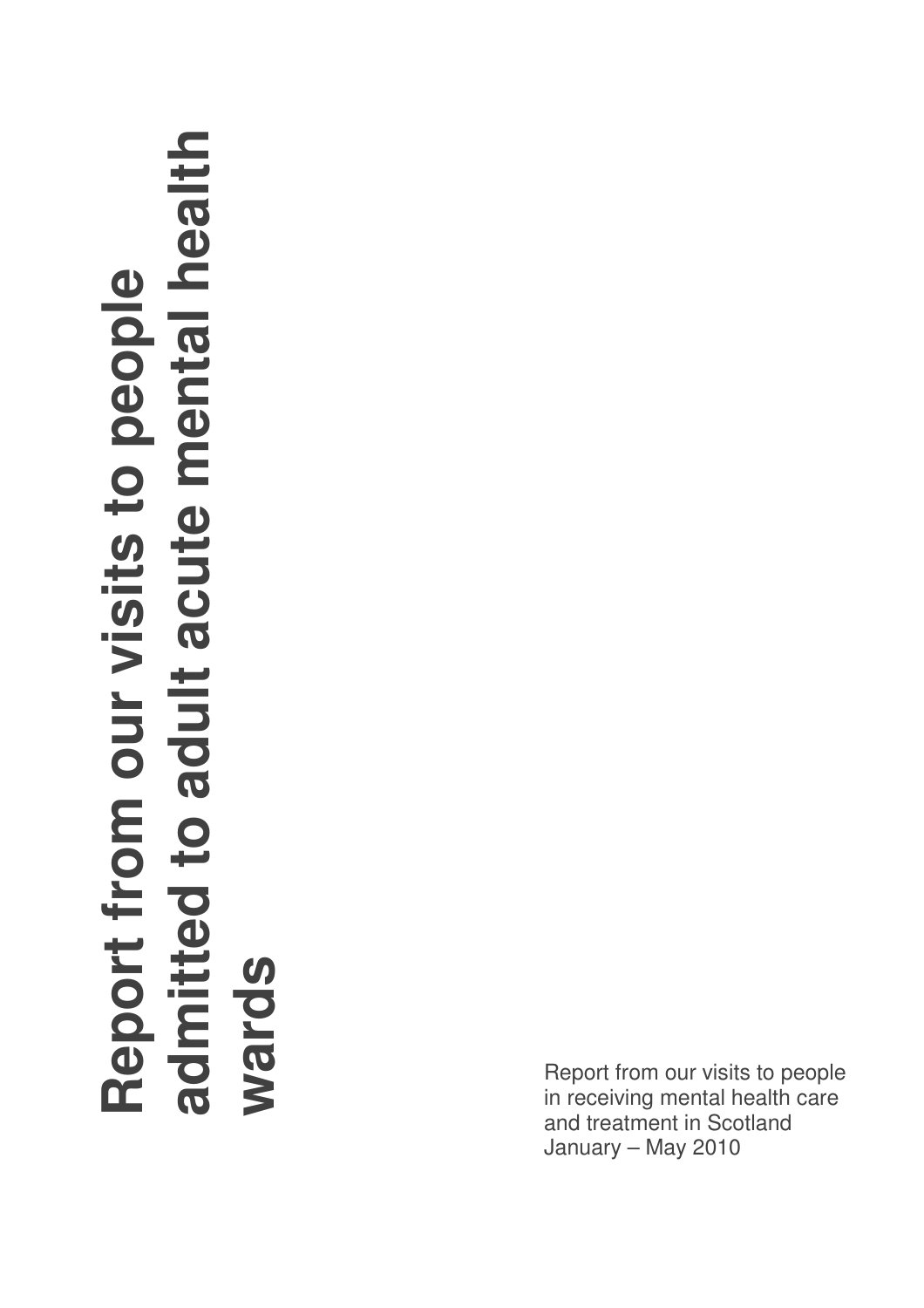#### **Background to this report**

Who we are and what we do Our work Our visits Why we visited How we carried out the visits Key messages

#### **Privacy and dignity**

Having a private place to meet visitors Keeping possessions safe Having somewhere quiet to go Medication administration

#### **Rights, risks and restrictions**

Access to telephones **Searches** Requests for samples Freedom of movement **'**De facto' detention Nurses' power to detain

#### **Safety**

Feeling safe Safety at night Safety of visitors Staff response Dealing with concerns

#### **Observation**

Policy/training Levels of observation Explanation about enhanced observation Review Attitude of staff Respect for Privacy Use of Legislation Access to outside

#### **Information provision**

#### **Reviews**

Contact with named nurse Contact with consultant

**Discharge planning**  Evidence of discharge planning Awareness of plans

#### **References Appendix 1 List of hospitals and wards**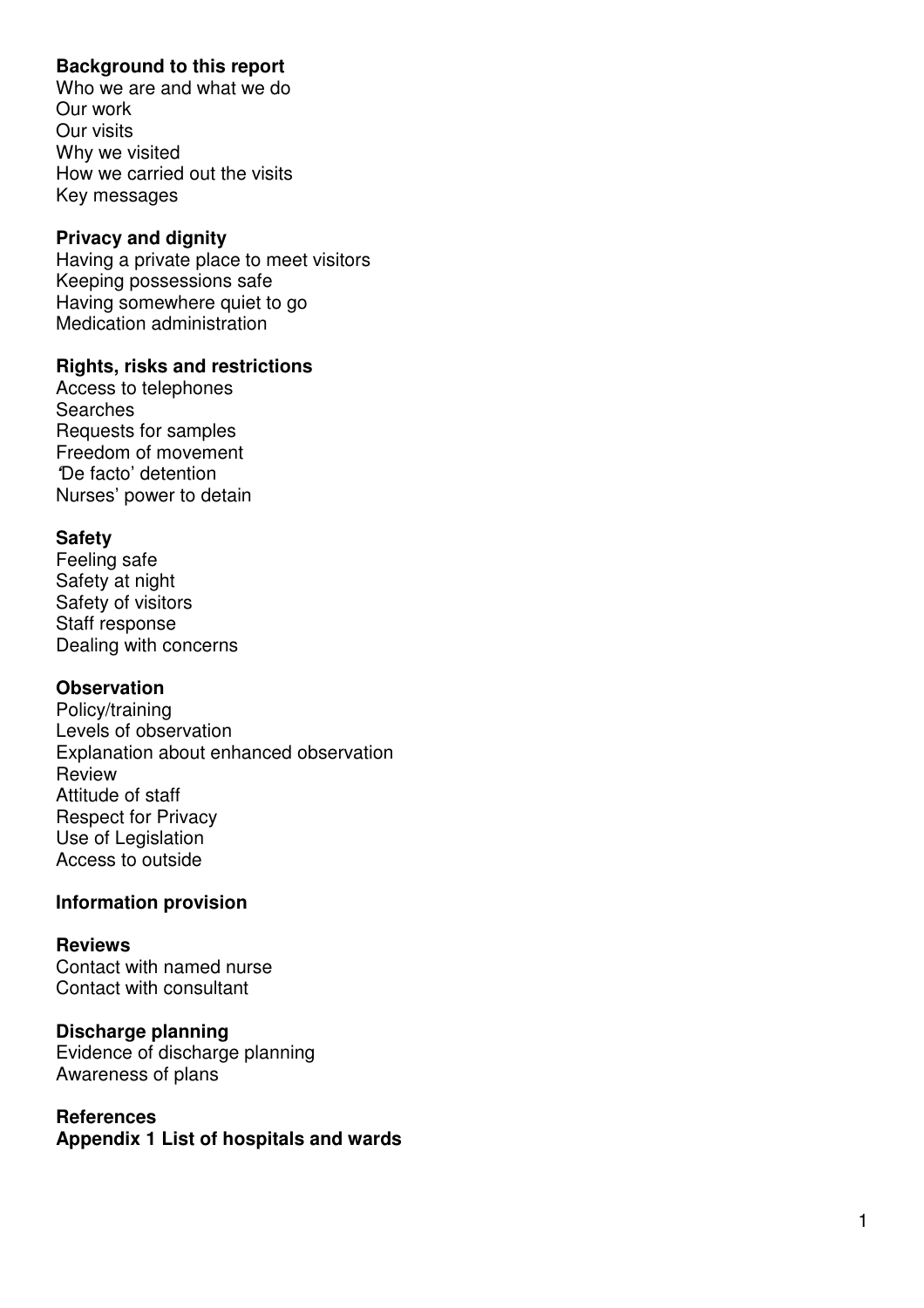#### **Who we are and what we do**

The Mental Welfare Commission is an independent organisation working to safeguard the rights and welfare of everyone with a mental illness, learning disability or other mental disorder. Our duties are set out in mental health and incapacity law.

We are made up of people who have understanding and experience of mental illness and learning disability. Some of us have worked in healthcare, social care or the law. Some of us are carers or have used mental health and learning disability services ourselves.

We believe that everyone with a mental illness, learning disability or other mental disorder should

- Be treated with dignity and respect.
- Have the right to treatment that is allowed by law and fully meets professional standards.
- Have the right to live free from abuse, neglect or discrimination.
- Get the care and treatment that best suits his or her needs.
- Be enabled to lead as fulfilling a life as possible

#### **Our work**

- We find out whether individual treatment is in line with the law and practices that we know work well.
- Challenge those who provide services for people with a mental illness or learning disability, to make sure they provide the highest standards of care.
- We provide advice, information and guidance to people who use or provide services.
- We have a strong and influential voice in how services and policies are developed.
- We gather information about how mental health and adults with incapacity law are being applied. We use that information to promote good use of these laws across Scotland.

#### **Our visits**

One of the ways in which we monitor individual care and treatment is through our visits programme.

We visit people in a range of settings throughout Scotland: at home, in hospital or in any other setting where care and treatment is being delivered. As part of our visits programme we visit people in hospital.

This report reflects our findings from a programme of national themed visits to adult acute mental health wards. The aim of national themed visits is to enable us to assess and compare care and treatment for particular groups of people across Scotland. Our aim is to help services learn from good practice and to respond to any issues that are identified. This report provides an overview of our findings from a series of visits that took place across Scotland between January and May 2010.

#### **Why we visited**

We regularly visit mental health adult acute wards. By visiting all such wards across Scotland within a short period of time, we are able to compare and contrast care and treatment available in different hospitals and how issues of patients' rights are managed throughout the country.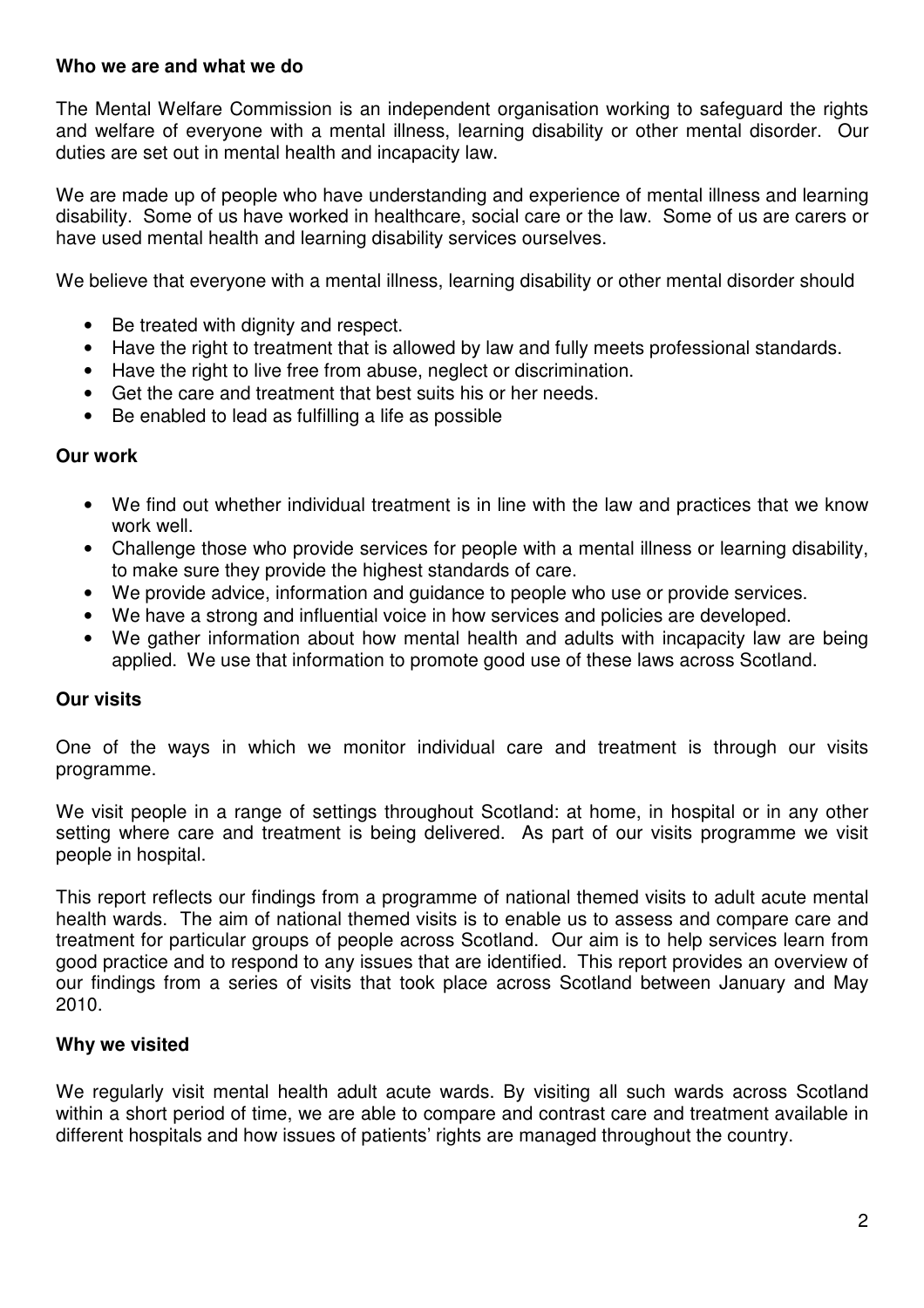During our visits we asked people about their time in hospital. We are interested to hear if individuals feel they are being treated with respect and dignity in places where they can feel safe. These are issues which have been brought to the attention of our visitors in the past.

We also asked people, where appropriate, about their views of enhanced observation and their experience of being closely monitored by staff. This is an area of clinical care where we are interested to see if the principles of the Act are being applied and individual rights are being protected

We looked at restrictions placed upon individuals and whether or not the 2003 Act is being applied in a uniform way. We also looked at how people were being involved in their care and treatment and how they were supported to make informed decisions.

#### **How we carried out the visits**

Between January and May 2010, we visited all of the adult acute mental health wards across Scotland; we met with a total of 258 people receiving care in 57 wards across 28 sites. Appendix 1 provides a list of wards we visited.

Our visits were announced in advance so that people who had particular concerns could arrange to meet with us. We also asked people we met on the day if they would be willing to share their experiences with us by answering some prepared questions. Most people did not answer all of the questions, responding to those that were most relevant or interesting to them. **Percentages included in this report are based on total responses to each particular question.**

We asked a member of staff in each of the wards a series of questions about the people currently in the ward and about how their care and treatment was provided. Where possible we met with relatives and carers who happened to be in the ward at the time, or had requested a meeting with us.

We also examined case notes in each ward to look at the care being delivered and how this is recorded.

By looking at different sources of information we were able to get a broad picture of care in the wards we visited. Our observations and what people told us form the basis of the findings in this report.

#### **Introduction**

On the whole, those we met with during the visits were generally satisfied with their care and treatment. People felt they were treated with dignity and respect and the majority felt safe in the wards. Staff were reported to be approachable. The level of participation in care was generally high. And many older wards have been replaced with modern facilities, often with single room ensuite accommodation, with more planned for the future.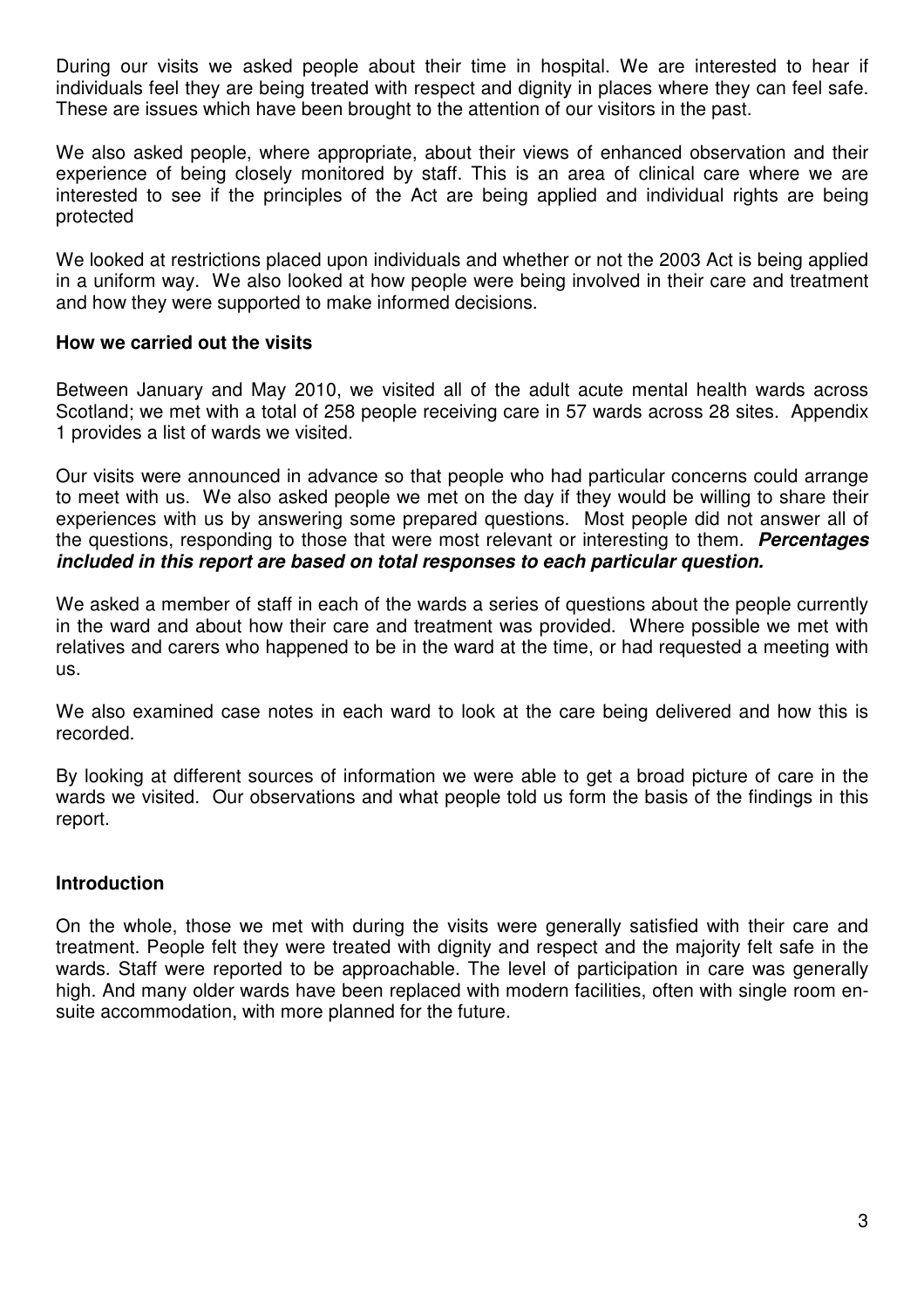#### **Key messages**

In this report, we give details of good practice and of widespread positive responses from individuals about their care and treatment. Many of the responses showed that people's experiences had improved since our previous visits. For example

- The creation of female only sitting rooms
- Wide availability of advocacy services.
- Where requested, doctors interviewing people prior to and after reviews rather than being asked to attend a large meeting.
- Discharge planning commenced at an early stage.
- Increase in provision of written information

#### And as one person commented

I appreciate the manner and approach of my psychiatrist. He takes an holistic interest - not just administering drugs. He really seems interested in me as a person and is not at all authoritarian something I experienced elsewhere. (Royal Cornhill Hospital)

Based on what we found on our visits, we have chosen to highlight in the following particular aspects of care and treatment where we would like to see change and improvement. These key messages should be considered together with the recommendations for action needed within each of the subsections of the report.

- **Whilst the majority of people felt they were treated in general with dignity and respect, we found it was quite common for people to have to wait in a queue to receive medication. In our view, this does not afford confidentiality or dignity to the individual and ward managers should change this outdated practice.**
- **When people's rights to liberty, privacy, dignity or respect for family life are restricted, then it must be lawful and proportionate. Managers need to ensure that staff understand the correct legal procedures for preventing people from leaving hospital and imposing other restrictions on them.**
- **While most people feel safe, a significant number of people, especially women, continue to feel unsafe in adult acute wards. Many of those who report their concerns to staff are not confident that these are properly dealt with and commonly do not receive feedback about the outcome. Ward managers should ensure that people who express concerns about their safety get support and feedback on what staff have done to address their concerns.**
- **We found that the level of training and awareness in observation practice in many wards was insufficient to enable staff to comply with national guidelines. Almost half of the 54 staff interviewed had not received training in observation practice. Managers should introduce training in therapeutic observation for all participating staff**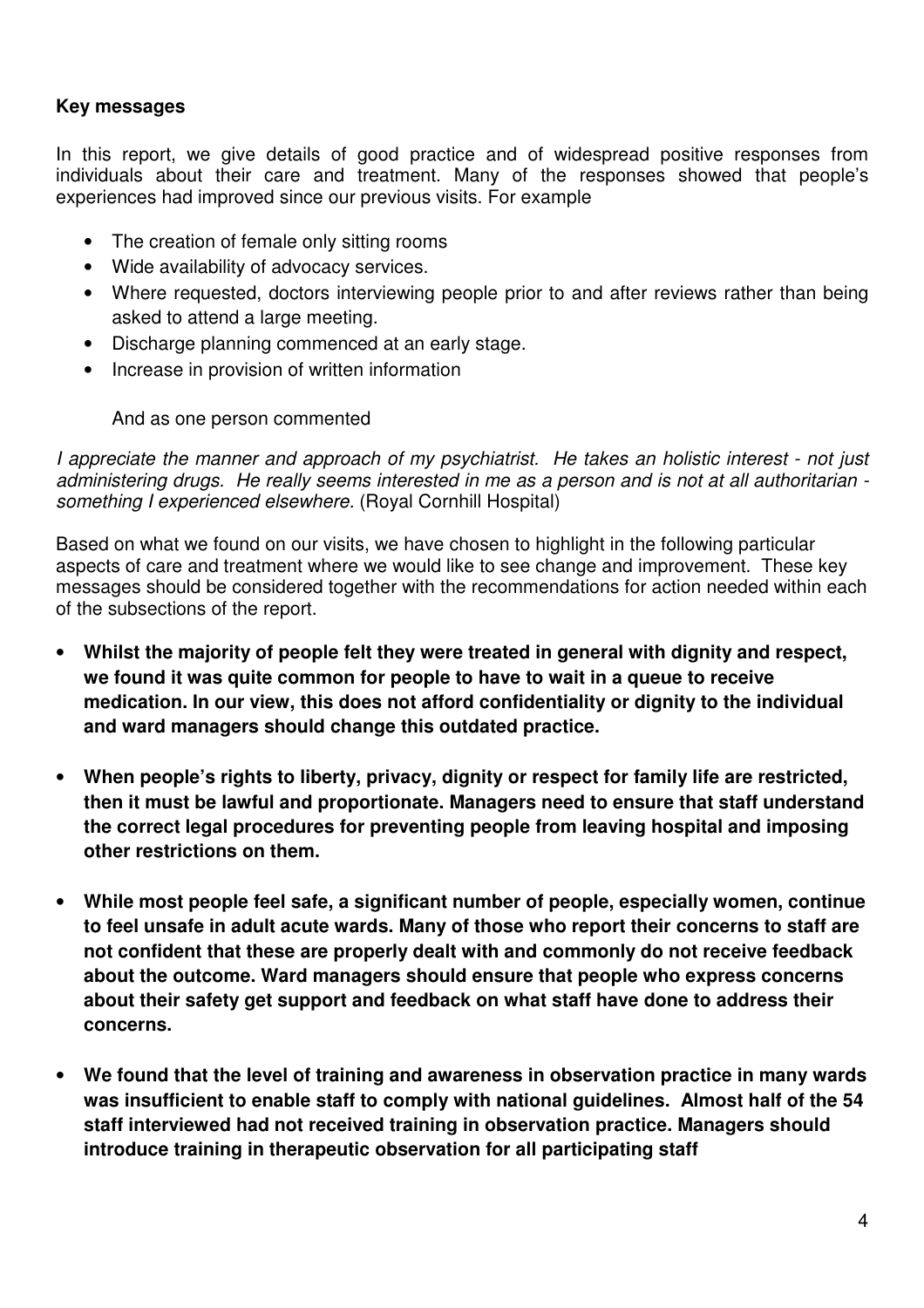- **A significant number of wards did not have a process to formally review observation levels on a daily basis including weekends. Doctors and nurses should agree a procedure for the delegation of authority to review observation levels so that any unnecessary restriction can be minimised.**
- **Many people reported that they were not given sufficient information about their care and treatment. Managers should ensure that a record is kept of when information is given and whether the person has understood the content.**
- **A significant number of people we visited felt that they did not meet their named nurse often enough, and many did not know who their named nurse was. There was also a lack of feeling of involvement by individuals in their care and treatment. Ward managers should review the named nurse system and ensure individuals have the opportunity to participate in their care.**
- **Although we found evidence of discharge planning in almost all of the wards visited, many individuals were unaware of their plans for discharge. Doctors and ward managers should consider giving written as well as verbal confirmation of discharge plans to people in their care.**

# **Privacy and dignity**

**Whilst the majority of people felt they were treated in general with dignity and respect, we found it was quite common for people to have to wait in a queue to receive medication. In our view, this does not afford confidentiality or dignity to the individual and ward managers should change this outdated practice.** 

# **What we expect to find**

'Mental Health nurses….need to embrace models of practice and new ways of working that focus on meeting the rights and needs of people, maximise therapeutic contact and promote recovery based working in line with the shifting focus of health care detailed in Delivering for Health'. (Scottish Executive, 2006, p20)

We would expect to find a staff culture that promotes recovery and a therapeutic environment, where people have access to the level of support and assistance they need. Individuals should be kept informed about regular, planned sessions with their key worker. The content of discussion should be documented in the individual's case record and, where appropriate, feedback given to the individual on action that will be taken. Medication needs to be administered in a supportive and individualised way, affording privacy and confidentiality to the individual.

# **What we found**

In all wards visited, we asked individuals a range of questions about how they felt they were treated in general. We also asked specific questions about their views on their medication, whether they have a quiet place to go and somewhere to keep their possessions safe and private.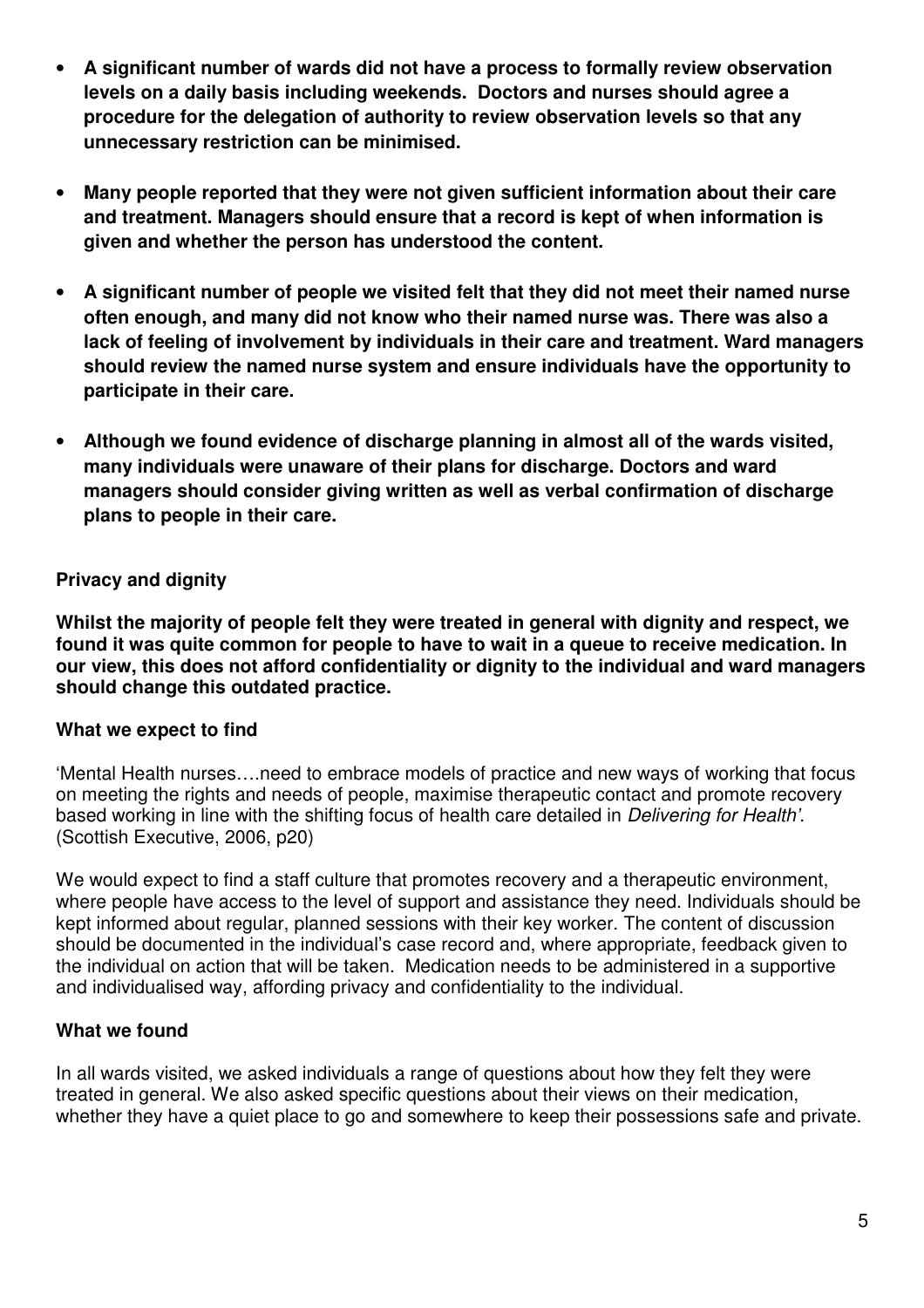Of the 193 responses from individuals about how they felt they were treated in general, the majority (64%) were positive, 23% had mixed comments and 13% were unhappy. Examples of positive comments were

"Brilliant. I get on great with all the staff. They are very polite with everyone. They treat you with manners. They take you seriously and don't look down on you."

"Staff are generally nice and talk to you about your problems and see how you are feeling. We go to various groups and discuss things there with staff."

From the adverse comments received, lack of individual contact with staff was a common theme:

- There was a shortage of time to speak to nurses on a one to one basis
- Nurses were often busy with paperwork and commonly said 'I will see you later'
- People experienced delays in seeing a doctor when they reported feeling physically unwell

In two cases individuals felt they got more attention from night staff:

"I need more 1:1 therapeutic time with nursing staff" (Individual reported that night staff tended to spend time with her if she needed it.)

"I would like more personal time from staff." (Again the individual felt that night staff had more time, but day staff spent much of their time on observations or doing paperwork in the office.)

Sadly, for a small minority of people, these experiences are very similar to some of those reported in our previous reports of unannounced visits to adult acute wards. (MWC, 2005, MWC 2009).

#### • **Private space**

Of the 205 responses we received about whether there was somewhere private to meet visitors, 84% (172) responded positively, while 11% (22) felt there was no suitable private place to meet. For individuals with single room accommodation, finding alternative space to meet with visitors was less of an issue than it was for others. Although only a small number of individuals commented on the lack of suitable space, we thought this was an issue as a large number of wards we visited had no designated room.

"Visitors are seen in the day room as a rule"

 "Three rooms all have TVs in them. Often people are using them so it is difficult to ensure a quiet area to meet with family".

When we asked about somewhere quiet to go it was clear that, where single room accommodation is not available, it is difficult to find any private space.

"I have my own room. Other than my bedroom, I can go to TV room"

One person we visited said that the sitting room only had enough seats for half the number of people on the ward. There was a quiet room but it was uncomfortable with only two seats. She rarely used the space.

#### • **Keeping possessions safe**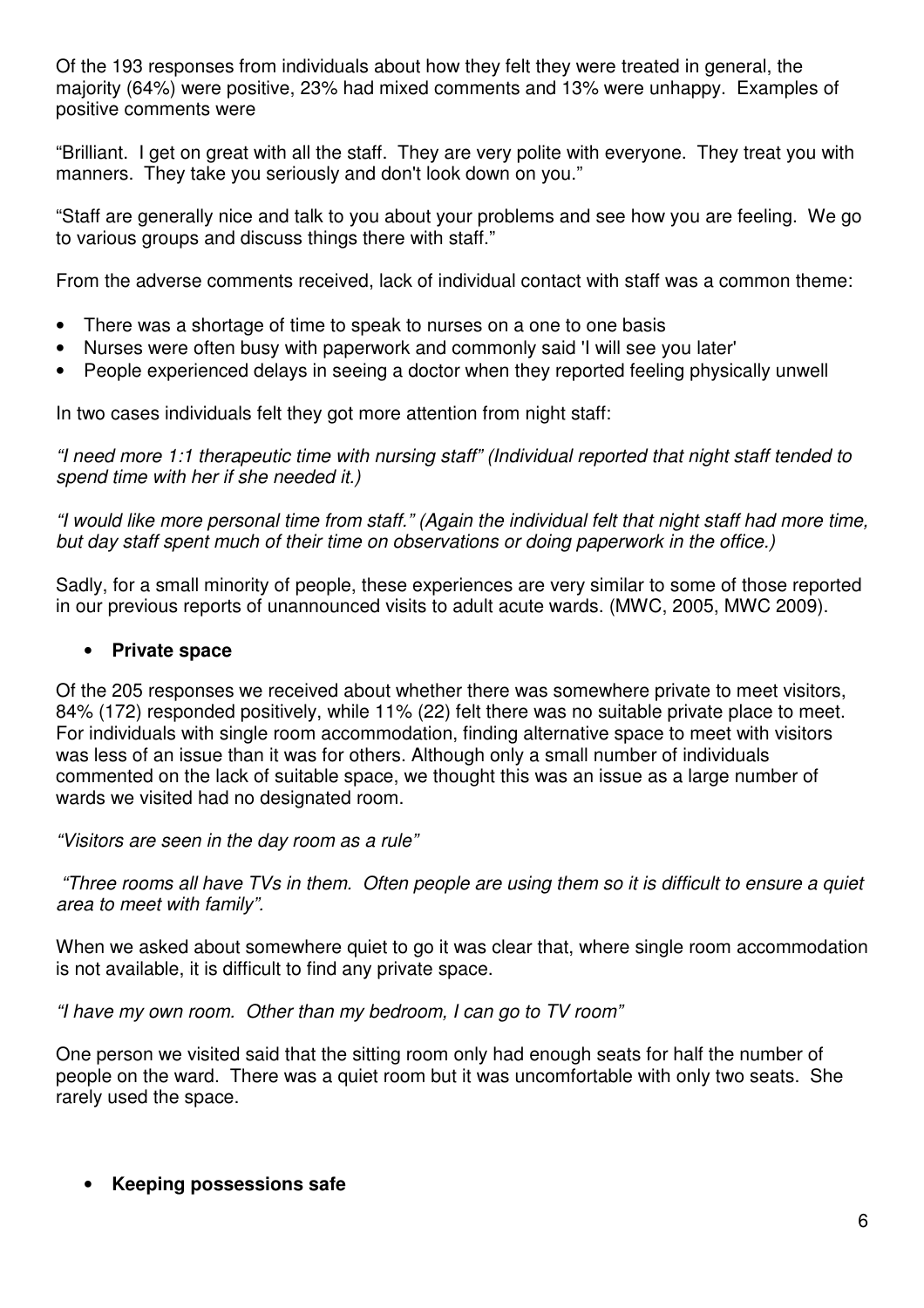The majority of individuals (83%) said that they felt able to keep their possessions safe and private. Many commented that they handed their valuables in to nursing staff for safe keeping and appeared to be satisfied with this arrangement. However for some this arrangement was not satisfactory as it involved having to seek staff out to access the office safe.

"The safe beside the bed does not lock. They have not got keys. We can leave our valuables in a safe in the office. I just wear my jewellery".

Mr G described sleeping with his valuables under his pillow: wallet, jacket and also CD player. He felt that the small safe in the bedroom was not functional, it did not lock and no keys were available. The individual was aware his valuables could be stored in the office safe, but he would like valuables locked in his bedroom.

# • **Medication administration**

Of the 195 responses we received relating to dispensing medication in a dignified way, 84% were positive suggesting that people are comfortable in relation to the way medication is dispensed. However, we found it was quite common for people to queue to receive medication. In our view this is an outdated practice and does not afford confidentiality and dignity to the individual. The following comments illustrate how some patients feel about being treated in this way.

There is a "big queue" for the medications. "One nurse reads out …and one hands over the medication".

"Other people can hear what medications you are getting".

"It does not bother me, but others might be bothered".

"I found it hard when I first came in. You have to queue. Usually not long but I am used to it now".

This type of practice is designed to suit the needs of the service rather than the individuals receiving treatment and is an outmoded approach in modern mental health care.

# **Good Practice Example**

One individual described a system where nurses go individually to find each patient when it is time for medication. This demonstrates an individual approach sensitive to people's needs and issues of confidentiality.

# **Action needed**

- People value the therapeutic relationship with nurses where it is based on partnership and mutual respect. In order to promote a recovery based approach, regular and protected time with nurses should be the norm, not an aspiration.
- Acute wards must provide safe and appropriate ways of administering medication to ensure that individuals are treated with dignity and their privacy respected.
- Individuals should have access to a quiet space that affords privacy for them and their visitors.
- Provision should be made in bedroom areas to enable individuals to store their valuables safely without the need to constantly ask staff for access.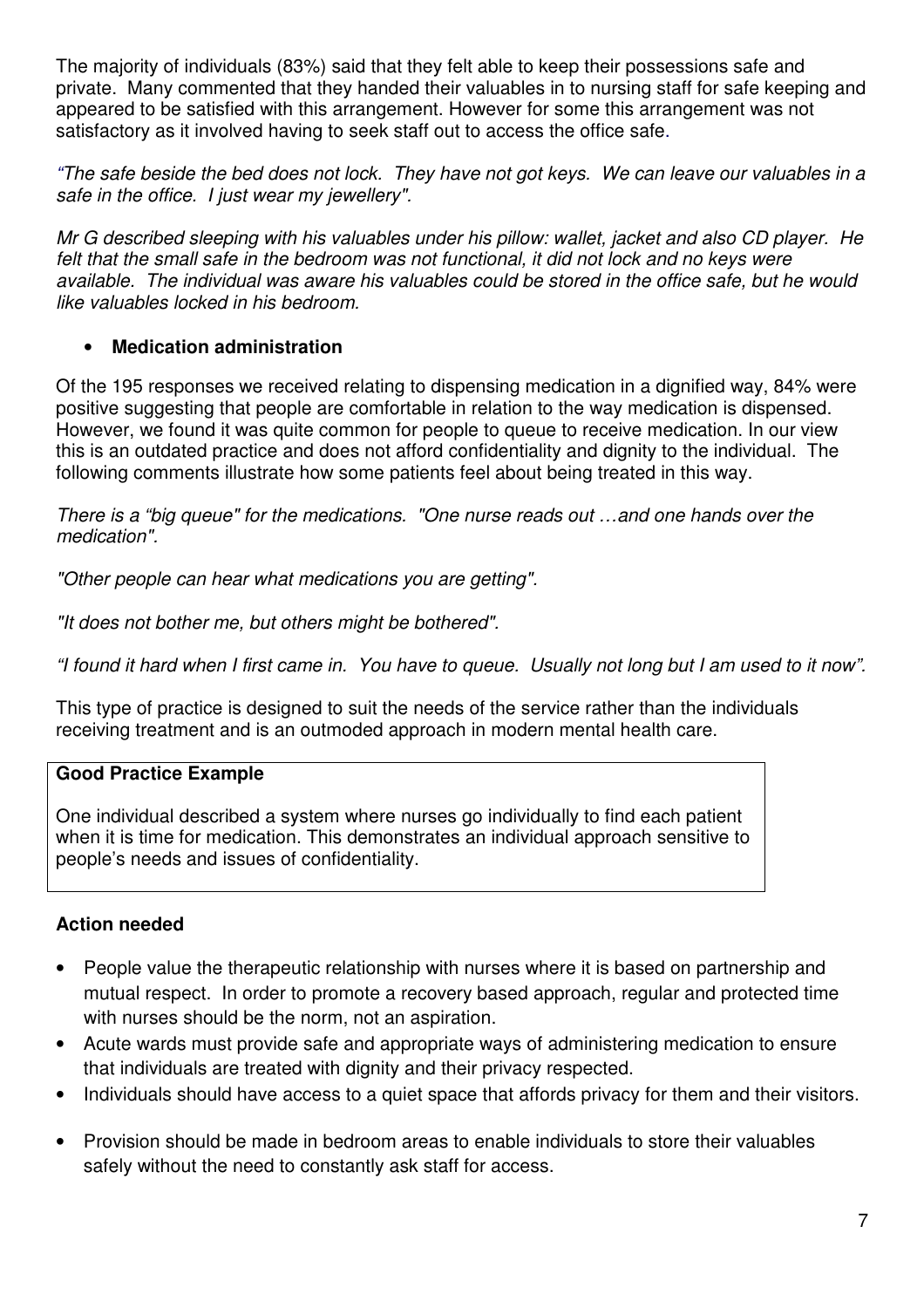#### **Rights, risks and restrictions**

**When people's rights to liberty, privacy, dignity or respect for family life are restricted, then it must be lawful and proportionate. Managers need to ensure that staff understand the correct legal procedures for preventing people from leaving hospital and imposing other restrictions on them.** 

The articles of the European Convention for Human Rights were incorporated into Scottish Law in 1998. The Mental Health (Care and Treatment)(Scotland) Act 2003 has procedures and safeguards that protect people's human rights. In particular, the 2003 Act has procedures for lawfully detaining people. To detain someone in hospital without using the proper procedures may be a breach of the person's human rights. Also, searching people or restricting their ability to communicate with whoever they choose can breach the person's right to privacy, dignity and respect for family life. The 2003 Act has procedures in place to make sure that any interference is lawful and does not restrict the person's freedom any more than is necessary.

#### **What we would expect to find**

Staff working in adult acute wards should have knowledge and awareness of mental health legislation and of the legal and human rights of individuals whether subject to detention or not. Individuals who have their freedom restricted in terms of, for example, access to the telephone, being searched or required to give urine samples should be given an adequate explanation as to why this has been done, the right to refuse where appropriate and also, where subject to legislation, information about any right of appeal. Where necessary, nurses' power to detain should be used as intended and unlawful or 'de facto' detention avoided.

#### **What we found**

#### • **Access to telephones**

The overwhelming majority (93%) of individuals described having access to a telephone. This is a major improvement from our unannounced visits to acute wards in 2005. However, the degree of privacy afforded when using the public telephone remains an issue for a number of people. The increase in use of mobile phones has helped. However, visitors found that in many wards there were restrictions placed on the use of mobile phones within wards or at certain times of day.

"There is a lack of privacy and the public phone does not receive incoming calls" (According to one member of staff the ringing was disturbing people trying to sleep at night).

"The public phone does not accept incoming calls. That makes it difficult for me, you need lots of change to ring out and nobody can ring in to speak to me".

He has his own mobile phone on which he receives incoming calls. When he requires privacy to phone his parents or sister……..he is given access to the phone in the ward manager's room.

"I use the Pay-phone or nurses can let you use the staff phone. Mobiles can only be used in reception area".

When people are in hospital, and in many cases detained against their will, the telephone may be their main source of contact with friends and family, especially when they live some distance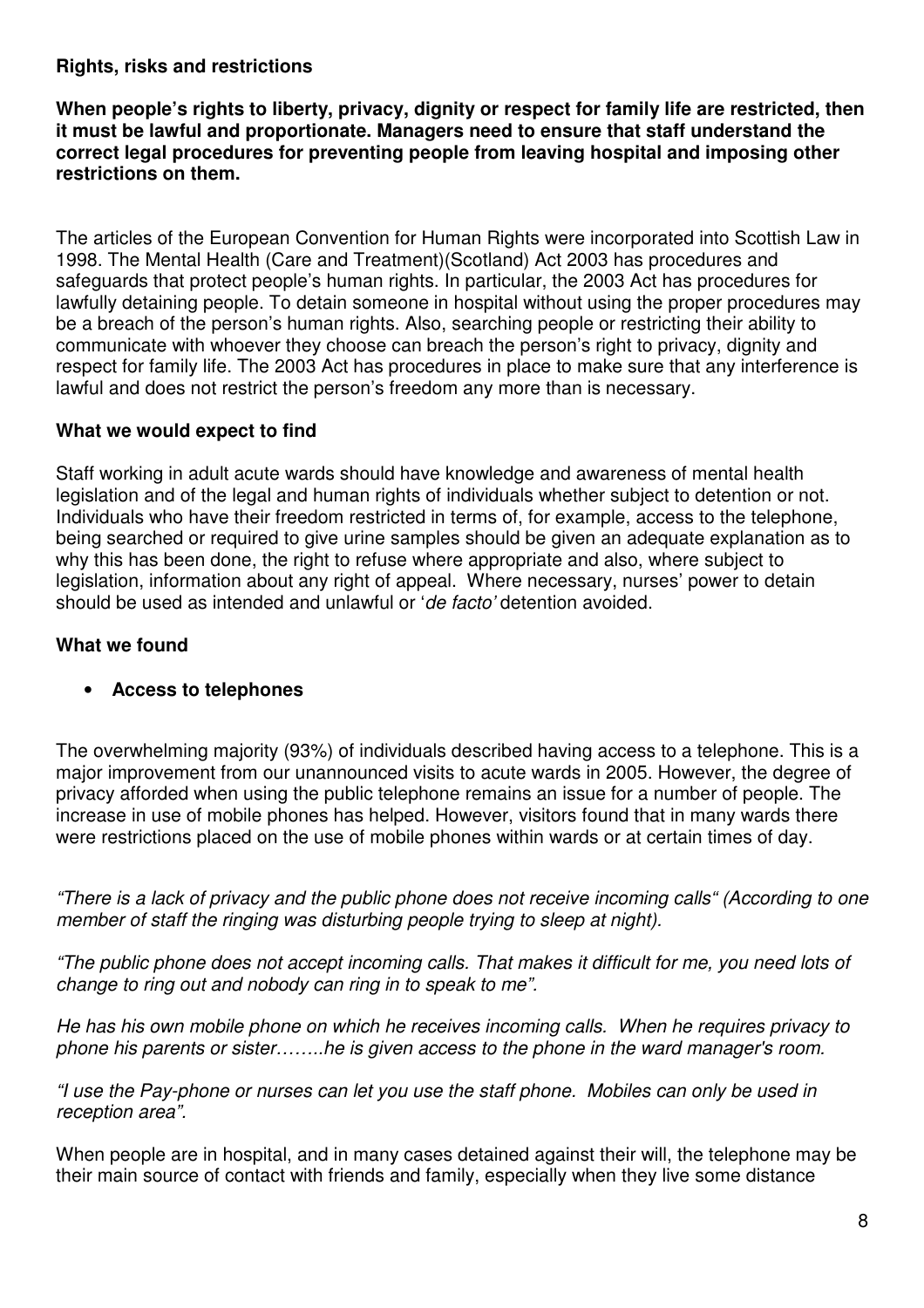away. Unnecessary restrictions on access to this form of communication can deprive people of their main social supports.

We have heard of concerns about mobile phones that take pictures. This can infringe people's right to privacy. Some wards have found a way round this by holding a stock of basic mobile phones that will take SIM cards but do not take pictures. We think this is a good solution to the problem.

#### • **Searches**

Around a half (108) of all people interviewed had had their possessions searched. Some did not distinguish between nurses compiling an inventory of their belongings on admission and requests for a search at a later date.

97 (82%) of 119 who responded agreed to have their possessions searched. 15 (12%) did not agree.. Individual responses are illustrated as follows:

"I gave the nurses permission to check my belongings. I think they were looking for items I could hurt myself with. They were also checking my things in".

"the nurses looked at my belongings when I came into hospital. I think it's to keep me safe".

MWC visitors also noted:

When he first arrived following a self harming incident, Mr D's possessions were searched. He states that he was provided with an explanation which he found acceptable.

On admission, as standard procedure, and on occasions when he has been out of hospital - he admitted he brought back alcohol (and possibly illicit drugs).

Some individuals did not appear to be fully aware of their rights with regard to having their belongings searched. Whilst nurses have a duty of care to individuals in the ward, unless there is an immediate risk to someone, consent must be obtained for the search. Where people are being searched on a regular basis and are detained, they should be made a "Specified Person" under Section 286 of the Mental Health (Scotland) Act (2003).

#### • **Requests for samples**

During the current admission, 39% of 209 respondents were asked to provide a random urine sample. 73 agreed to this but 11 (12%) did not. However, in one case a visitor noted:

Staff advised that she sometimes agrees to random urine samples and at other times refuses. However, there was no "specified person" documentation in the file.

Whilst 12% of respondents had not agreed to either searches or samples, only 5% of respondents had been made 'specified persons' under the Mental Health (Care and Treatment)(Scotland) Act 2003. This implies that a number of people may have been deprived of their rights afforded by the "Safety and Security" aspects of the legislation.

According to the 2003 Act, where a person's responsible medical officer (RMO) decides that restrictions should be applied to use of telephones, searches or samples, they must first designate him/her as a specified person. The regulations state that the RMO must, within the six months prior to any restriction being implemented, have recorded a "reasoned opinion" that without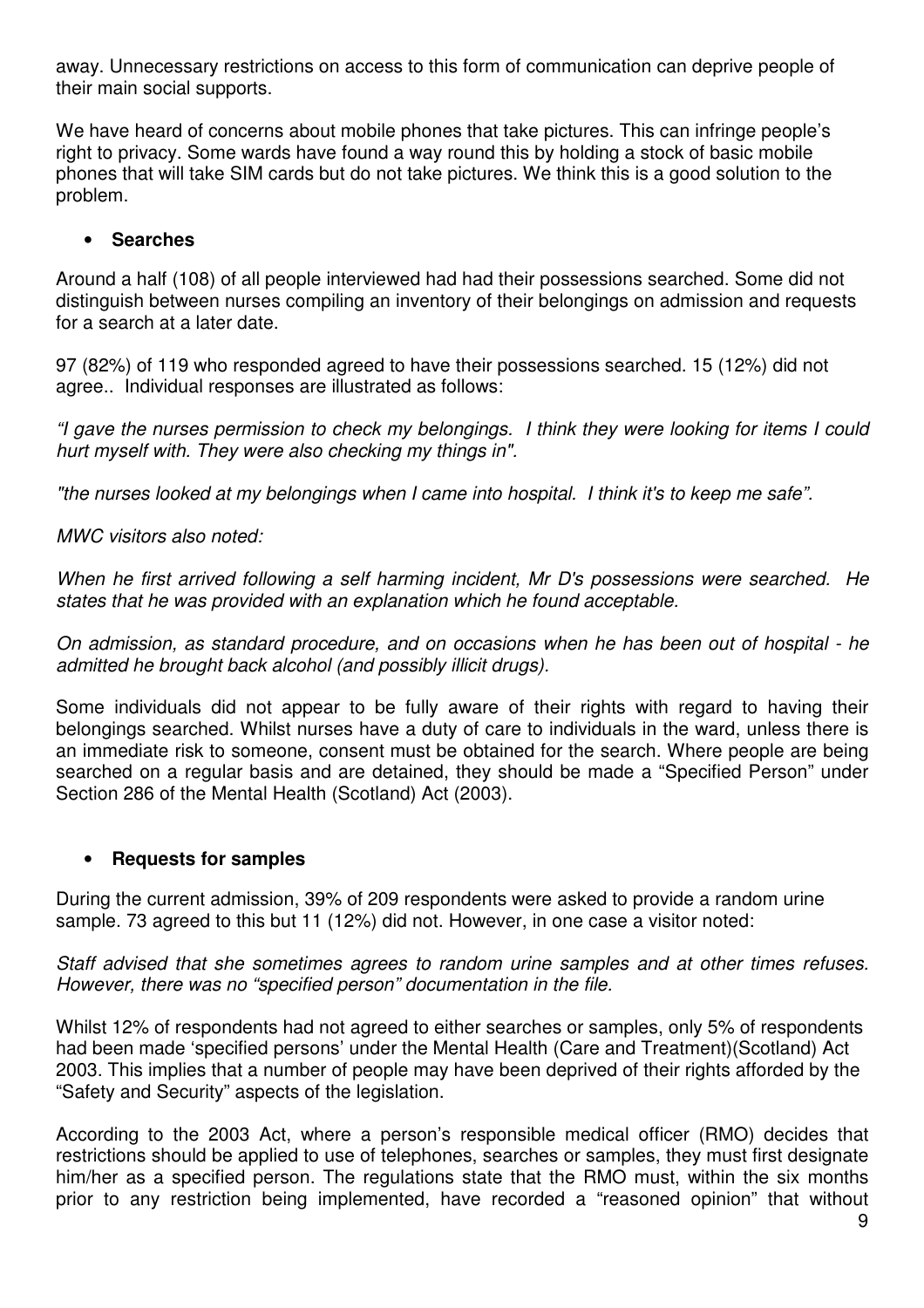restrictions being in place there would be a risk to the individual or to others. Being made a "Specified Person" does carry with it the right of appeal.

Further information on this can be found in our Specified Persons good practice guidance (MWC, 2010).

#### • **Freedom of movement**

Fifty nine per cent of people stated they had freedom to leave the ward when they chose. 41% said they did not. People did not always appear to understand their right to freedom of movement when admitted on a voluntary basis. Locked doors, even where there is a keypad entry, inhibit individuals' ability to go outside, especially when this may require the consent of a member of staff. Some of the comments given by people in hospital on a voluntary basis reflected this lack of clarity.

"I have to ask [to go out]…the doors are locked, front door and between the units. There is a keypad - but I don't know the code".

"I have unlimited passes now. The doctor recommended I did not leave the ward but it wasn't clear that I could go anyway".

In some wards, however, access to a secure courtyard garden allows people to go outside and get fresh air without leaving the ward. This provision, together with the slow release door opening facility found in some hospitals are examples of good practice in balancing security with freedom of movement.

#### **"De facto" detention**

Where individuals meet the criteria for compulsory treatment in hospital, they should be given the full safeguards provided by treatment under the 2003 Act. If the

RMO considers that compulsion may not be necessary and wishes to avoid the use of the mental health act, but is still concerned that the individual may not always comply, then a written plan should be in place detailing what should happen if the person expresses the wish to leave the ward. Unless an appropriately qualified nurse feels that the patient meets the criteria for the use of the nurse's holding power, an informal patient who wishes to leave the ward has that right (Short term detention monitoring report, MWC 2010).

Seventy five per cent of nurses interviewed were aware of the provisions of s291 of the MHSA regarding unlawful or "de facto" detention.

Nearly all (93%) of nurses had come across the phrase "detainable if trying to leave the ward". This topic provoked the biggest reaction from nursing staff

"My biggest gripe" We are forever highlighting this to medical staff, but they still use it.

"(people) were not aware this comment had been written in their notes."

'I don't like it at all. Medical staff have a bad habit of writing it in notes. It's leaving nursing staff wide open. It's not clear how nurses are meant to act".

"One of the consultants is known to do this and has been asked not to. If this is written in notes, then staff feel it is difficult for an out of hours junior doctor to go against this if called to attend."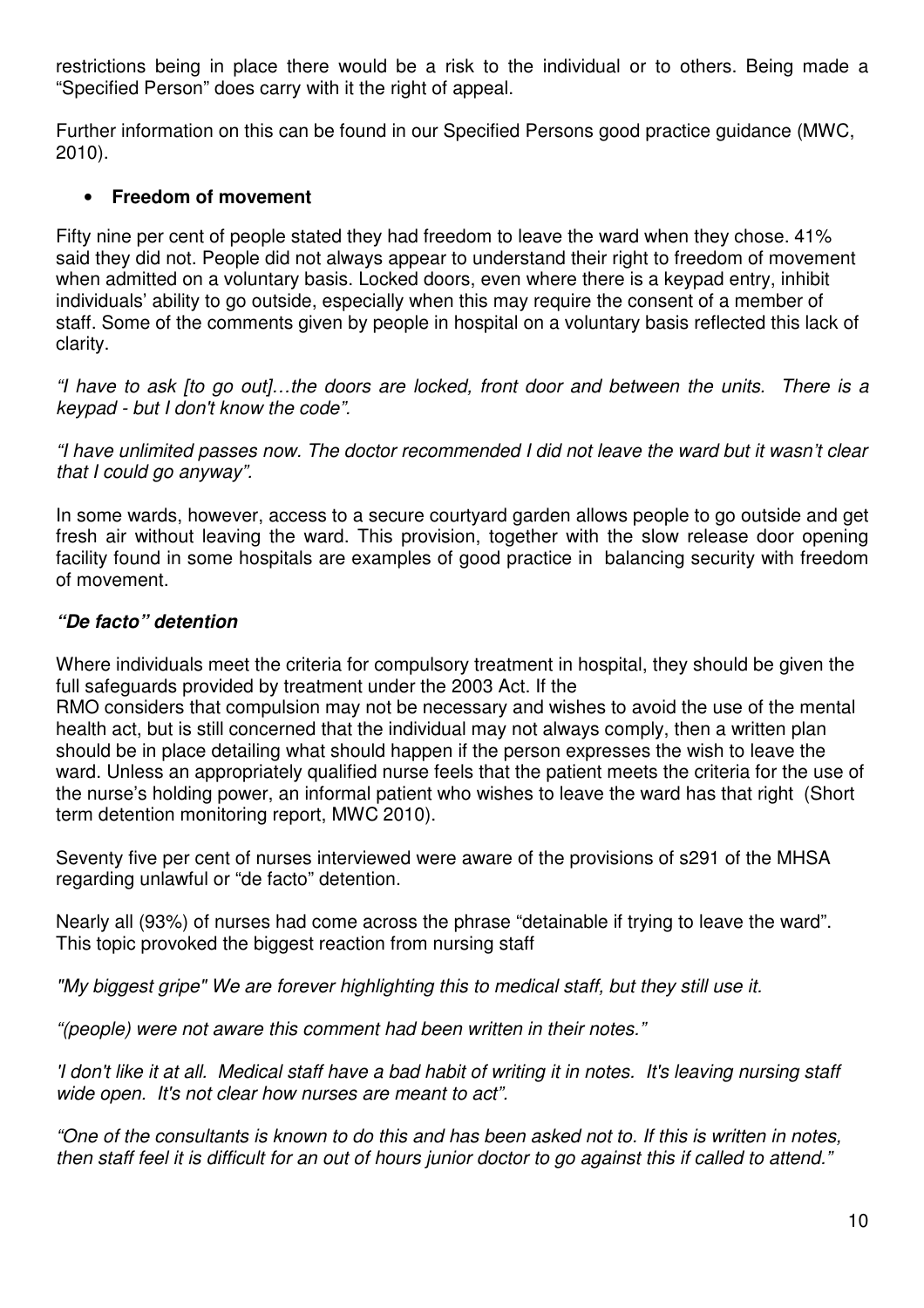Some good examples were also found where the record specified that the individual should be reassessed if wanting to leave the ward and that the nurses' holding power may be required. However, we found statements in 25 individual case files that contained the phrase "informal but detainable if tries to leave" in notes regarding the need for EDC and STDC

One visitor noted that

The duty doctor who admitted him stated he would be detained if he tried to leave.

And one person reported

Staff were trying not to use detention for my own sake. I came in informally then changed my mind but I knew if I tried to leave they would detain me.

In another case, the person was satisfied with how the issue of possible detention had been handled:

…said she tried to leave a couple of times during nights, when she was ill. She was seen by a doctor on each of these occasions who had explained ("not threatened") that she might be detained for her own safety. She stated she thought this was "fair enough".

Twenty-two per cent of individuals asked said that they had been told they would be detained if they tried to leave the ward. A significant number of people recalled occasions when they had been informed that detention in hospital would be applied if they tried to leave. However, few were aware of the provisions within the law for appeal against unlawful detention. Most people reported that they felt they had to acquiesce with this suggestion for fear of being detained on a compulsory basis. Where there is a locked door, this feeling of lack of choice appeared to be further enhanced.

The statement "detainable if wishes to leave the ward" is not acceptable. It increases the risk of a person's rights being overlooked such that they become "de facto" detained (detained with no legal authority and without the safeguards of the law).

# • **Nurses' power to detain**

According to Section 299 of the Mental Health (Care and Treatment)(Scotland) Act 2003, nurses of the prescribed class (RMN) may detain a person in hospital for a period of up to 2 hours so that arrangements can be made for a medical examination to be carried out. The person can be held for a further period of up to 1 hour after the medical practitioner arrives. We looked at how this part of the legislation is being implemented.

Where nurses considered that someone should be assessed for detention, only 40% of nurses interviewed had ever used the nurses' power to detain/nurses holding power. A similar percentage stated that they were unaware of the nurses' holding power having been used in the ward in the previous year. Nursing staff who were interviewed appeared to see the nurses' holding power as somehow unnecessary and typically said they were always able to persuade someone to stay in order to be examined by a doctor.

Where an individual was asked to wait to see a doctor, locked doors or nurse "sentries" on the door were perceived as a further barrier to leaving. Our Annual Monitoring Reports show a wide variation in the use of this part of the 2003 Act across Scotland and this appears to reflect differing interpretations of the need for its use. The nurses' holding power defines the time limits of the request by nursing staff to authorise someone to be assessed by a doctor. In areas where this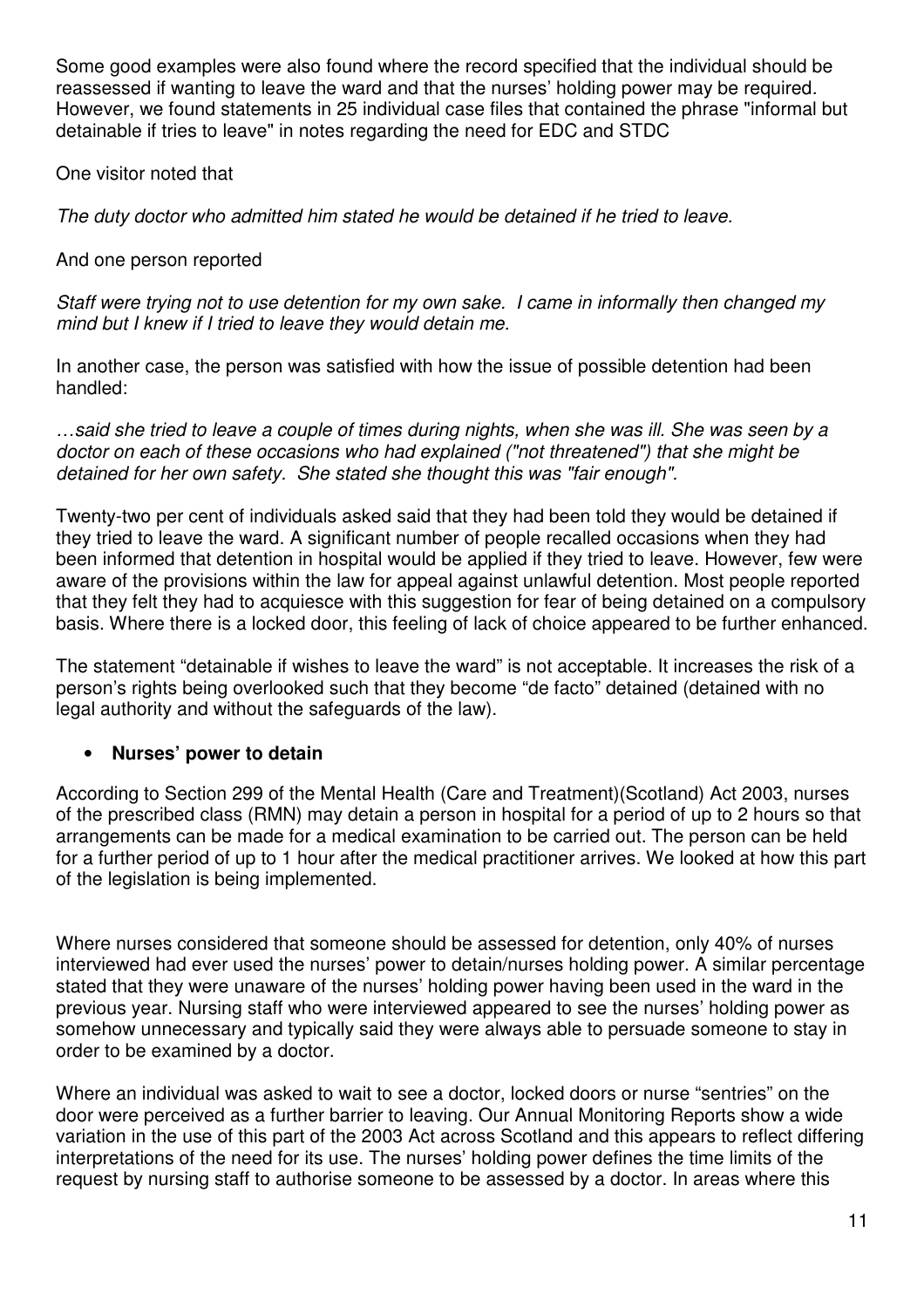measure is never used, there may be instances where people can be kept waiting without limit of time and unaware that this can be challenged under Section 291 of the Act.

# **Action needed**

- Services should develop a procedure to allow people to make telephone calls in private and include guidance on the use of mobile phones which balances telephone access and need for confidentiality.
- Where people are detained and searches are being carried out on a regular basis, the use of compulsory measures around safety and security within mental health act legislation is a more appropriate way to ensure peoples' rights. Requests for the giving of samples of urine are subject to similar requirements. We have noted that safety and security measures are being underused in some areas and applied in a "blanket" way in others. Service managers should audit their practice in this area.
- Ward managers should review door access to ensure that use of keypads or staff "sentries" are not inhibiting people's freedom of movement other than where this has been planned and agreed and is consistent with the law. There should be a clear protocol in place for when the door to the ward is locked and monitoring put in place to ensure this only happens for the shortest time required.
- Doctors should stop the practice of describing an individual as "detainable". This decision can only be based on an assessment at any one time. Further review will be necessary before any decision regarding detention under the MHSA can be made at a future date.
- Senior nurses should review the use of nurses' holding power within their area of responsibility and audit not only situations where it has been used, but also where it is not being used and perhaps should be.

# **Safety**

**While most people feel safe, a significant number of people, especially women, continue to report feeling unsafe in adult acute wards. Many of those who report their concerns to staff, however, are not confident that these are properly dealt with and commonly do not receive feedback about the outcome. Ward managers should ensure that people who express concerns about their safety get support and feedback on what staff have done to address their concerns.** 

# **What we would expect to find**

We would expect to find a staff culture that promotes safety and supports a therapeutic environment where people have access to the level of support and assistance they need.

# **What we found**

• **Feeling safe**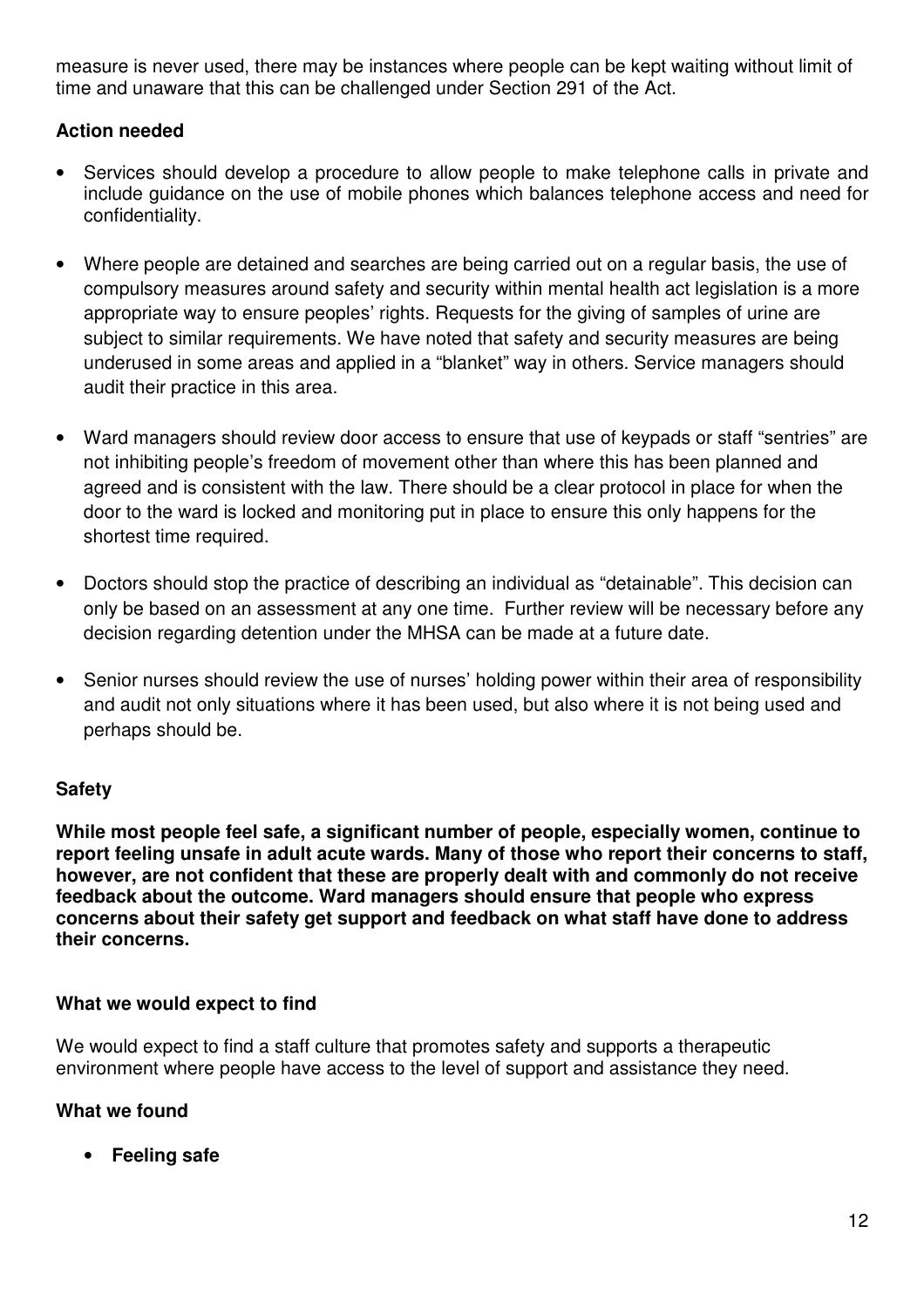Of the 225 people who responded to questions about feeling safe, the majority reported positively: 80% felt safe during the day and 90% during the night.

Eighteen per cent of people said they have not felt safe since their admission and/or they do not feel safe during the night. This is similar to our findings in the unannounced visits to adult acute wards in 2005. (MWC, 2005)

Half of those who said they have felt unsafe said they had reported these feelings to staff. Of those who reported their feelings, half thought the staff had responded appropriately. There were also 20 people who felt that the ward was not a safe place for their visitors.

One patient who was particularly concerned about staffing levels advised:

"I reported this to staff, but they were unable to give me time for discussion".

When we discussed the issue of safety with staff, of the 57 staff members interviewed, over a fifth did not know what to do if someone reported feeling unsafe.

Of those people who reported feeling unsafe,a disproportionate number, about two thirds, were female. This is similar to the proportion found in our unannounced visits to acute wards in 2005 and suggests there has been little improvement in this area. A common theme from people visited was that staff either didn't take their concerns seriously, or they didn't have time to spend discussing the issues. One person said

"I have talked to many of the nurses about feeling unsafe at times in hospital. I don't think children should visit places like this."

Some of the women said that they had reported feeling unsafe to staff. On one ward where a man was described by an individual as sexually intimidating and verbally aggressive, the response from staff was perceived not to have made any difference.

"I have approached staff but they don't seem to have done anything about it".

"I would talk to my named nurse but that can be a waste of time".

"I did not feel safe when incidents were ongoing and had nobody to discuss this with. I felt particularly vulnerable at night".

It is clear from comments that many who reported concerns to staff did not feel that they were able to discuss matters with staff, and many did not receive satisfactory feedback about how matters had been dealt with.

#### **Action needed**

- Adult acute hospital wards should provide an environment that helps people feel safe, with access to staff who are both visible and available to offer and provide support.
- Particular attention should be given to ensuring people feel safe, especially in environments that cannot offer single sex accommodation.
- Where concerns about safety are raised, these should be fully investigated and information shared with the person about any outcomes/actions taken.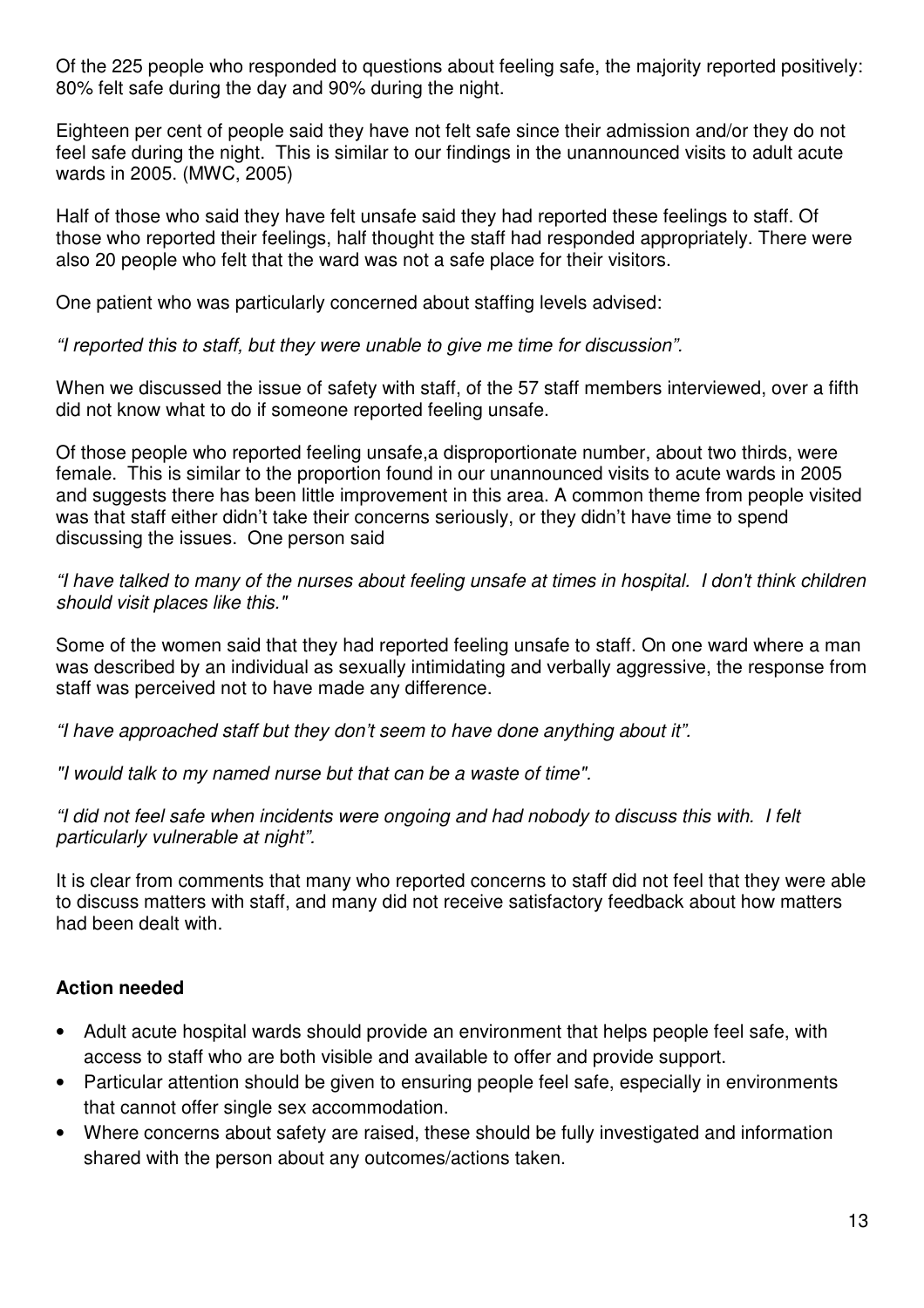#### **Observation**

- **We found that the level of training and awareness in observation practice in many wards was insufficient to enable staff to comply with national guidelines. Almost half of the 54 staff interviewed had not received training in observation practice. Managers should introduce training in therapeutic observation for all participating staff.**
- **A significant number of wards did not have a process to formally review observation levels on a daily basis including weekends. Doctors and nurses should agree a procedure for the delegation of authority to review observation levels so that any unnecessary restriction can be minimised.**

Observation is a process that ensures close monitoring of, and therapeutic engagement with, someone who needs (for a period of time) intensive care and support. It is a formal, structured process and, therefore, is fundamentally different from the normal monitoring of patients within a ward or care setting. (CRAG, 2002)

Enhanced observation is intended to be a process of therapeutic engagement put in place to ensure the safety of individuals assessed as being at risk. Over a prolonged period of time, this can be experienced as an intense, intrusive and disempowering experience for the recipient. It may even infringe on their human rights.

Observation policies and procedures play a part in providing guidance in caring for people during periods of increased distress. The process of observation, in order to fulfil its objective, must be both safe and therapeutic. People who need this level of support require safety, compassion, understanding and appropriate treatment. To achieve this, individuals must be engaged in a positive and therapeutic relationship with staff and this relationship needs to continue after observation levels are reduced.

#### **What we would expect to find**

All wards should have a local observation policy developed in line with the CRAG "Engaging People" guidelines. Staff carrying out these duties should be appropriately trained and the practice of observation should respect individuals' rights and accord with the principles of the Mental Health (Care and Treatment)(Scotland) Act 2003.

#### **What we found**

During our visits, we talked to 81 people who were either currently subject to enhanced levels of observation or who had been at some point during their current period in hospital.

# • **Policy/training**

"All staff who undertake observation should be specifically trained to do so, understand the importance of the duty they are carrying out and have the skills to deliver brief psychological and practical interventions to benefit the patient". (CRAG, 2002)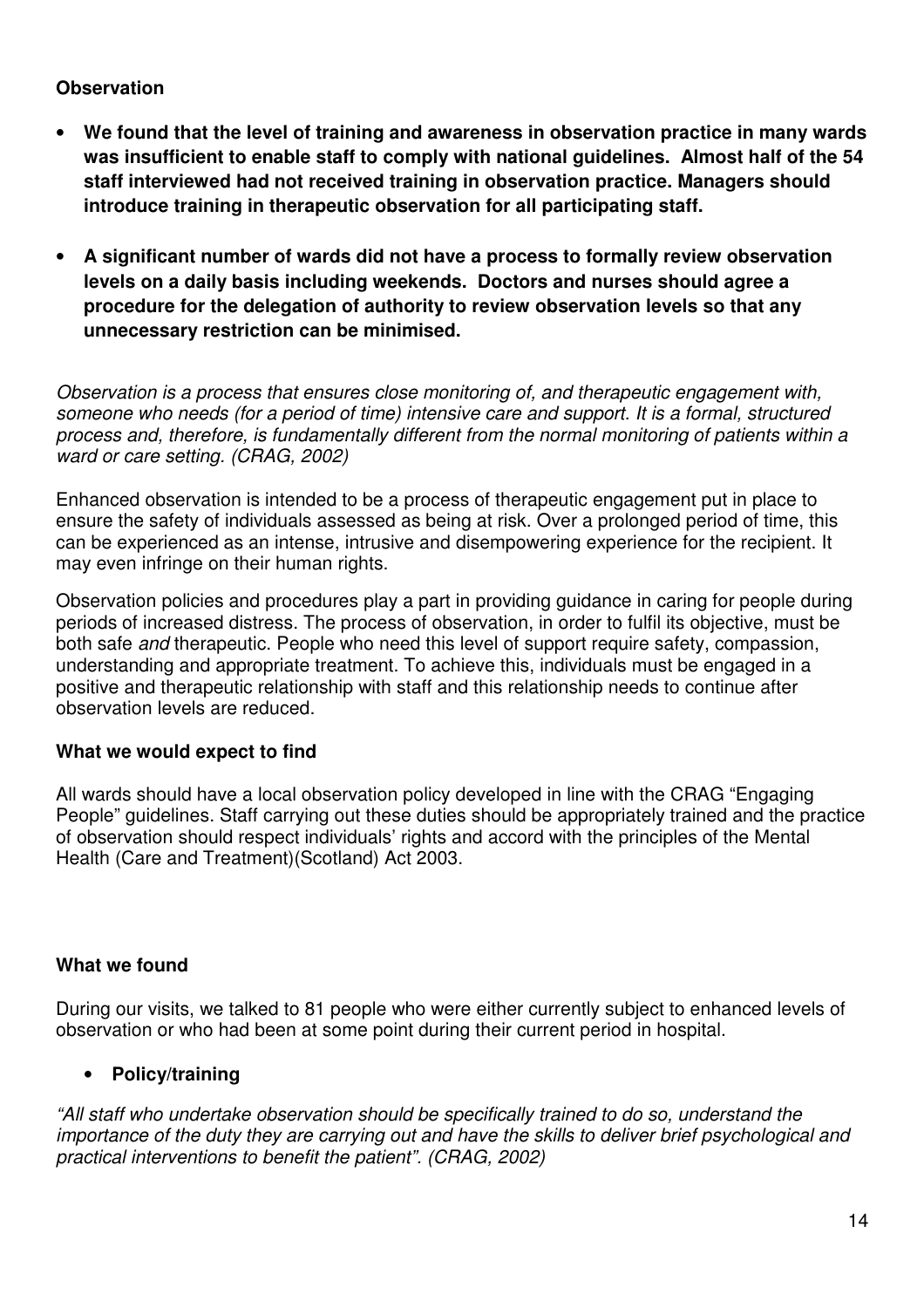Almost all hospitals (91%) we visited had a local observation policy. However, of the 57 staff interviewed, only 32 (56%) had access to the CRAG "Engaging People" national guidelines on observation. A similar percentage (54%) of staff said they had undertaken some form of training in observation practice. In most health board areas, however, staff are simply made aware of the local observation policy, and expected to familiarise themselves with it, as part of their initial induction. This would appear to indicate a significant shortfall in meeting training needs identified by CRAG.

# • **Levels of observation**

The "timed check" form of observation is seen by the group as unsafe and should not be used as a means of meeting a need for an increased level of observation. (CRAG, 2002)

According to the "Safety First" (5-Year Report of the National Confidential Inquiry into Suicide and Homicide by People with Mental Illness, 2001), the risks inherent within "timed checks" outweigh the possible benefits. When someone is assessed as being at risk, checking on their whereabouts at regular intervals is neither effective in managing risk nor therapeutic as a form of engagement. Being aware of the patient's whereabouts supports good nursing practice but should not be considered a part of the observation process.

The three observation levels recommended by CRAG are used by around two thirds of hospitals.

These are

- **General** The staff on duty should have knowledge of the patients' general whereabouts at all times, whether in or out of the ward.
- **Constant** The staff member should be constantly aware of the precise whereabouts of the patient through visual observation or hearing.
- **Special** The patient should be in sight and within arm's reach of a member of staff at all times and in all circumstances. (CRAG, 2002, p2)

However, some form of "intermittent" or "timed" checking still in use in a small number of wards as a form of observation. As one nurse commented

"(we use) interval observation - every 10 minutes. Medical staff have a problem with moving away from this."

Where it is used, it is seen as a form of "stepdown" from a period of enhanced observation. This practice goes against the recommendation in CRAG. Intermittent checking should not be viewed as observation and should not be recorded as such.

#### • **How enhanced observation was explained**

Observation is an intervention which generally takes place when a person has been assessed as being at risk to themselves or others and an explanation given by staff might not always be retained. Two thirds (54) of the 81 people subject to observation stated that they had been given an explanation. One third (27) said either they had not been given an explanation or that they didn't know whether they had or not. MWC visitors commented

He was able to clearly state why he was on a higher level of observation, describing the observation level as being something that could "keep him safe".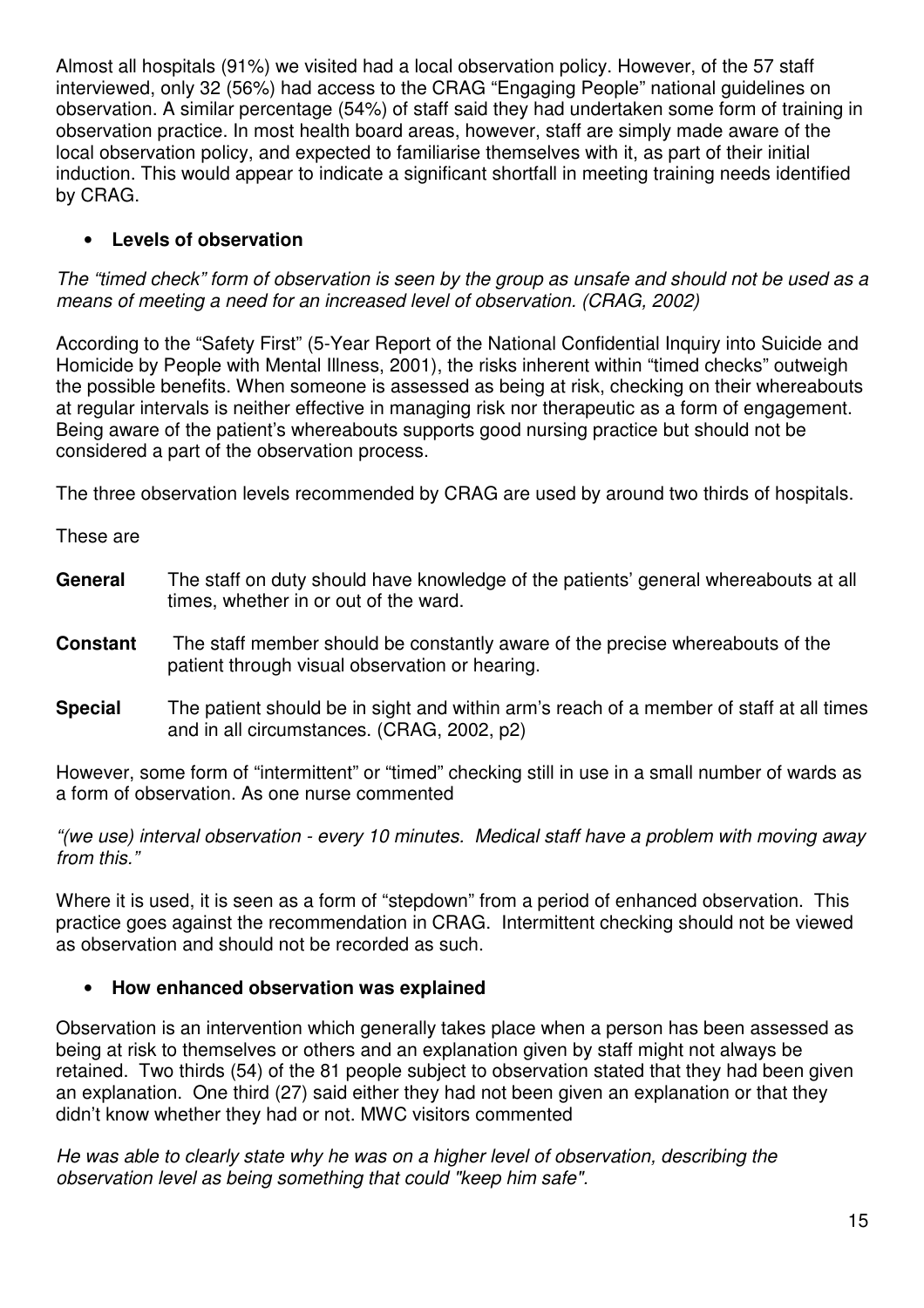She had been on constant observation on two occasions. She understood the observation level was raised because she had "self harmed". She also understood that she was "being kept safe by staff".

However, in some cases people were not informed and had to infer reasons for enhanced observation. One visitor noted

No explanation had been given. She believes it was due to self harm risk.

CRAG recommends that written information should be provided to all people subject to increased observation. This would facilitate an understanding of the reasons for this and supplement the verbal discussion where this occurs.

#### • **Review of observation level**

The purpose of observation is to 'provide a period of safety, during temporary periods of distress with observation levels set at the least restrictive level, for the least amount of time, in the least restrictive setting'.(CRAG, 2002)

Eleven of the 53 wards did not carry out a formal review of observation on a daily basis. This was reported to be due to the demands placed on medical staff working both in wards and community or only being available in the ward during part of the week. In one ward, the nurse was

..keen to introduce nurse led reduction (in observation level) as staff feel patients are often on higher level of observation for too long. The RMO will not review daily and junior doctors are reluctant to reduce.

As we did not meet with medical staff on the visits, it is difficult to know where the obstacles to a change in policy might lie. Alteration to the level of observation, however, should ideally be a team decision. But, in order to ensure individuals are not left on an enhanced observation level inappropriately, teams can plan ahead, particularly at weekends, clarifying the circumstances that would enable a reduction in observation level to take place. As part of this process there should be a clear local policy clarifying the authority of the nurse in charge to reduce observation levels.

Some people may be kept on a high level of observation for longer than necessary if nobody is available to review the need for it. This can be an unnecessary restriction of privacy and freedom.

#### **Good Practice example**

One Staff Nurse described a system that allowed nursing staff to reduce observation level from Constant to General. Following discussion with the RMO, risk behaviour is identified and agreed. If risk behaviour reduces or stops, the nursing staff can reduce observation level without reference to the RMO. This approach is also used with patients who may be admitted whilst intoxicated with drugs/ alcohol. (Carseview Centre)

#### • **Attitude of staff**

The vast majority of patients said that staff had a helpful attitude towards them at this time. MWC visitors commented

Mr T was on constant level of observation when first admitted to Ward. He states that he was treated with kindness and respect and that staff spent lots of time talking to him.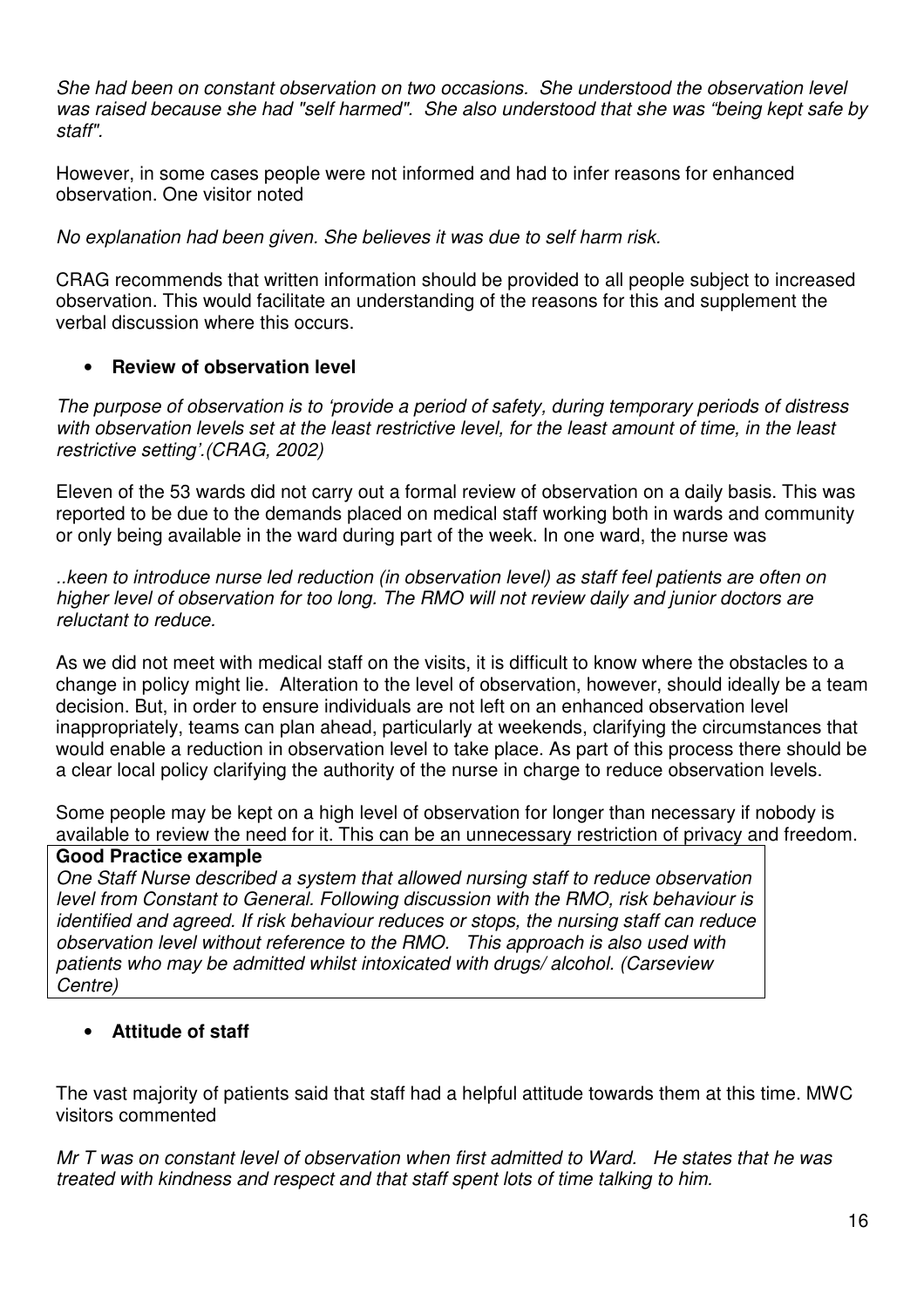She liked being on observation as it made her feel safer (from herself). She also found it easier to interact with staff when on observation.

However, not everyone had such a positive experience. One person felt that

" Staff can look very bored at times - reading magazines, playing on phones etc. It would be helpful if staff introduced themselves at hand-over times and made an effort to talk or ask 'would you like to talk or be left alone'''.

One visitor heard from an individual that there were

…too many staff involved. Some talk with her, engage with her, or sit in the room, quiet but with her. Others sit at the door, back to her, talking with colleagues about their family or what they did at the weekend.

Clearly, training, supervision and leadership are required to promote a consistent approach to observation to maintain a therapeutic rather than task oriented approach.

Mental health inpatient care is an area of practice where the ability to deliver care and services based on the rights-based principles of the MH(S)A may be particularly tested and challenged. It is also an area in which mental health nurses sometimes feel compromised in their ability to deliver rights, principles and recovery-focused care. Challenging the mind set of health professionals and influencing culture is key. (NHS NES, 2007)

Training and supervision of staff are fundamental to promoting a caring and therapeutic approach to observation. Feedback from individuals of their experience of this type of intervention can also help staff understand the experience from the recipient's viewpoint and contribute to changes in practice.

#### • **Respect for privacy**

Almost all of the people were satisfied with the degree of privacy offered for intimate self care. One person interviewed

…. dislikes being on observation. That said, she understood why she was on it, staff were professional and she felt she was on it for as short a time as necessary. "I feel protected, Being on constant observations is not an easy thing to deal with, especially when I do not have toilet and shower privacy but staff try to observe as discretely as possible" e.g. she showers with the curtain drawn. Male staff also seek assistance from a female colleague when the individual needs to use the toilet/shower.

# • **Use of legislation**

Seventy five percent of the 81 of individuals who were under increased observation levels were detained under the Mental Health (Care and Treatment)(Scotland) Act 2003 at the time. However, the balance of positive and negative comments about the need for enhanced observation was the same from voluntary patients as it was from those who were compulsorily detained.

We noted that 1 in 4 people interviewed and subject to enhanced observation were in hospital on a voluntary basis. It is not always necessary to use compulsory measures where the person is under enhanced observation, e.g. because of suicide risk. If the person is being observed because of a risk of absconding, there is a greater risk of 'de facto' detention. In this situation, the person's rights may be better protected by compulsory measures, even where the individual appears to be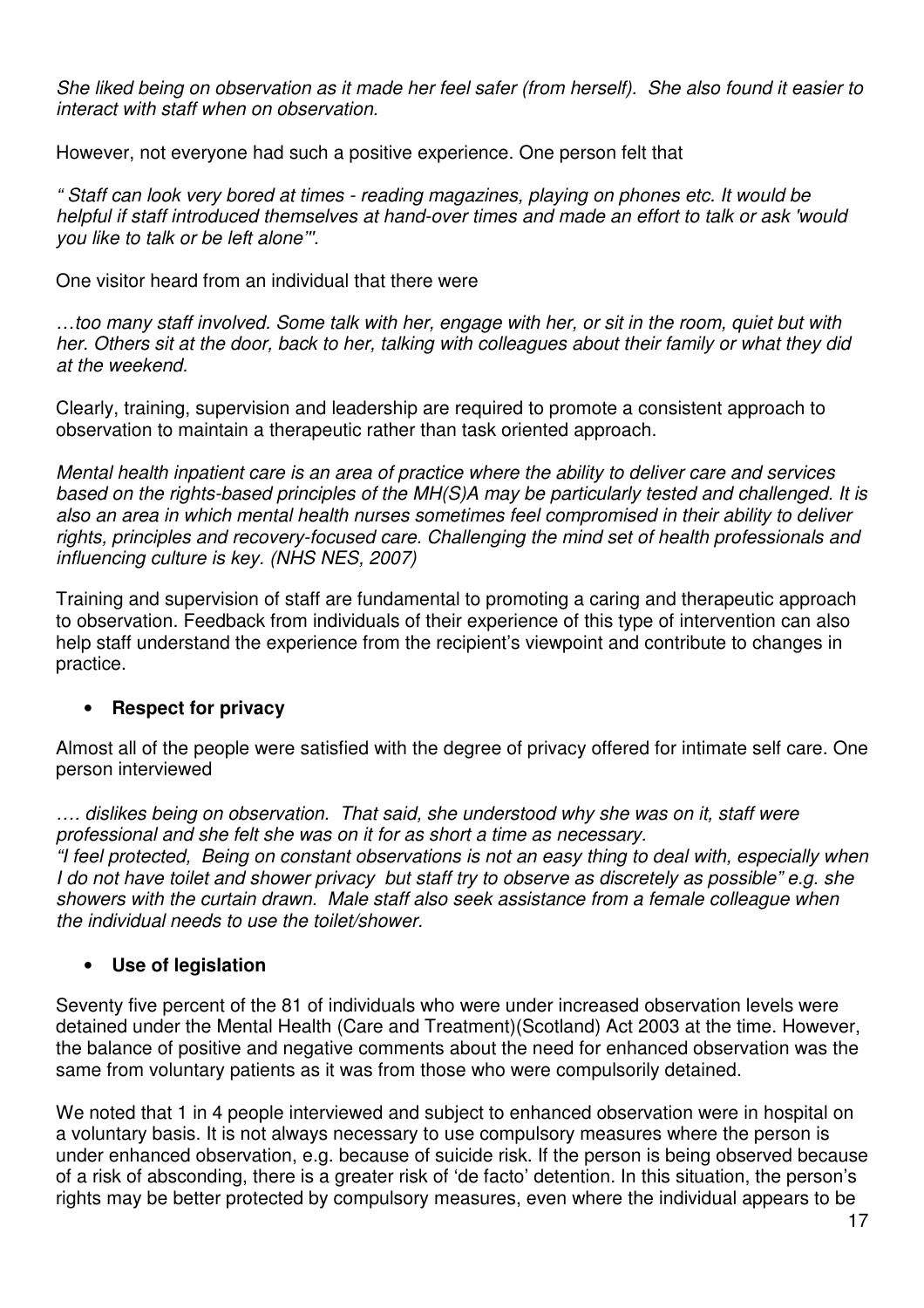consenting. It can be difficult to decide whether the person should be detained and we are happy to be contacted for advice in the individual case. Regular review of observation level of those who are in hospital on a voluntary basis and of people's consent to any restrictions imposed as a result is important in protecting their rights in this situation.

# • **Freedom to go out**

Fewer than a third of the individuals we visited were able to go out of the ward whilst under enhanced observation. Although this restriction may have been influenced by the ward environment, it was often perceived as being due to shortage of staff to provide an escort. However, we did find at least one way round this:

# **Good Practice Example**

In one area, individuals can keep engaged with the life skills department to maintain a normal routine. Observations can then be carried out by nurses at the centre while people are engaged in social activities, arts/crafts, relaxation, solution focused groups, kitchen assessments and outings. (Mackinnon House)

Almost all were able to go outside once the observation was reduced to the general level.

# **Action needed**

- Where observation is carried out in psychiatric wards, this should be in line with levels of observation defined in the CRAG guidelines.
- Individuals should be given an explanation of why they require enhanced observation and the level of observation reviewed regularly to prevent unnecessary restriction of freedom. This explanation should be documented and staff should remind the person why enhanced observation is necessary.
- Local managers and doctors should agree on a procedure for the delegation of authority to review observation levels so that any unnecessary restriction can be minimised
- Observation should be seen as a therapeutic intervention, an opportunity for engagement and not as a task to be undertaken. Ward managers should ensure that only suitably skilled staff are involved in observation and should seek feedback from individuals who have been involved in enhanced observation about their experience.
- Local services should develop training plans for all staff involved in observation. This training should include input from people who have experienced enhanced observation and should explore both the practicalities of the local observation procedure and the philosophy underpinning it.

# **Information provision**

**Many people reported that they were not given sufficient information about their care and treatment. Managers should ensure that there is a record of when information is given and whether the person has understood the content.**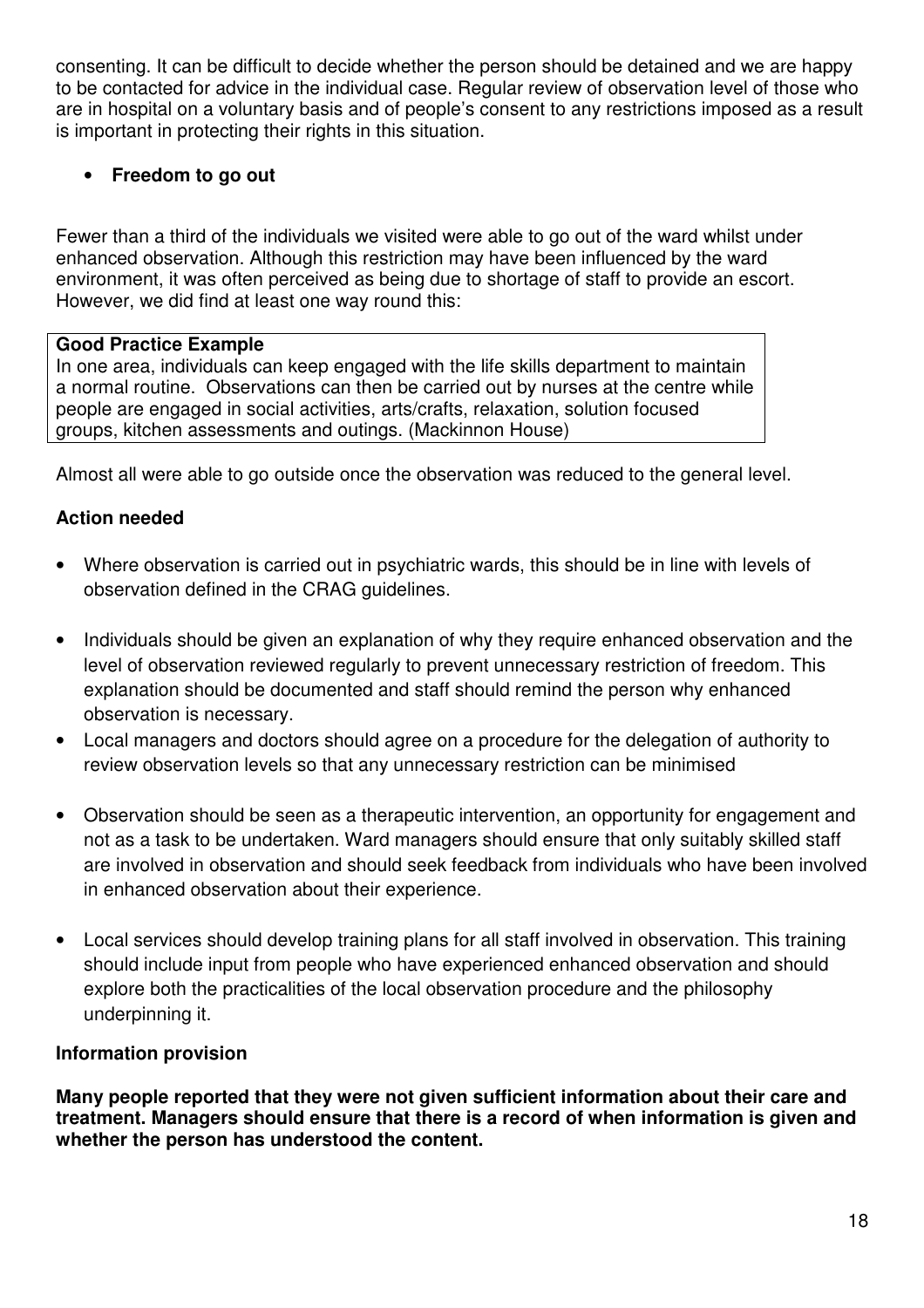Healthcare professionals can make a significant positive difference to people's experiences of illnesses and of health services by offering good quality, relevant information in a caring way at an appropriate time. Provision of information is a principle of the 2003 Act.

#### **What we expect to find**

We would expect individuals to have been provided with information about the ward, their legal status, advocacy services, diagnosis, medication and any healthcare intervention.

They should also have easy access to written information material.

There should be a good understanding amongst staff about why good information provision is an important part of good quality healthcare. Staff should do all they can to help people understand the information they have been given. They should document what they did to achieve this.

# **What we found**

Ninety per cent of those interviewed said they found staff to be approachable. Three quarters of people visited were happy with the information they were offered about the ward, their legal status, advocacy services, diagnosis, medication and any healthcare intervention.

One visitor commented:

The named nurse provided leaflets initially and then went over them again recently e.g. making complaints, information leaflets, leaflets on rights. Feels that it is a good idea for nurse to discuss them when person's mental health has improved as they are able to understand and retain information better at this stage.

And some positive comments from people visited

"The information is quite adequate not too much to overwhelm you. They give us leaflets and a wee book about the hospital.'

"When you are admitted into the ward the staff show you around. They also give you written information about who your named nurse is, what groups are on, what you may want to attend."

The remaining minority responded that they had either not received this information or they did not remember if they had been provided with information. Unfortunately, this could not always be confirmed from the written record. Negative comments included:

"They blackmail you into it, take away your free time until you do what they tell you. I don't feel I am mentally ill. I'm not given information about mental illness".

"Haven't seen or been told of results."

#### **Action needed**

- Information provision must be incorporated into routine clinical practices and the staff should routinely record details in individual records of the information materials they have provided.
- There should be a documented means of checking that people have received, or been offered, the appropriate materials and of correcting the situation quickly if they have not.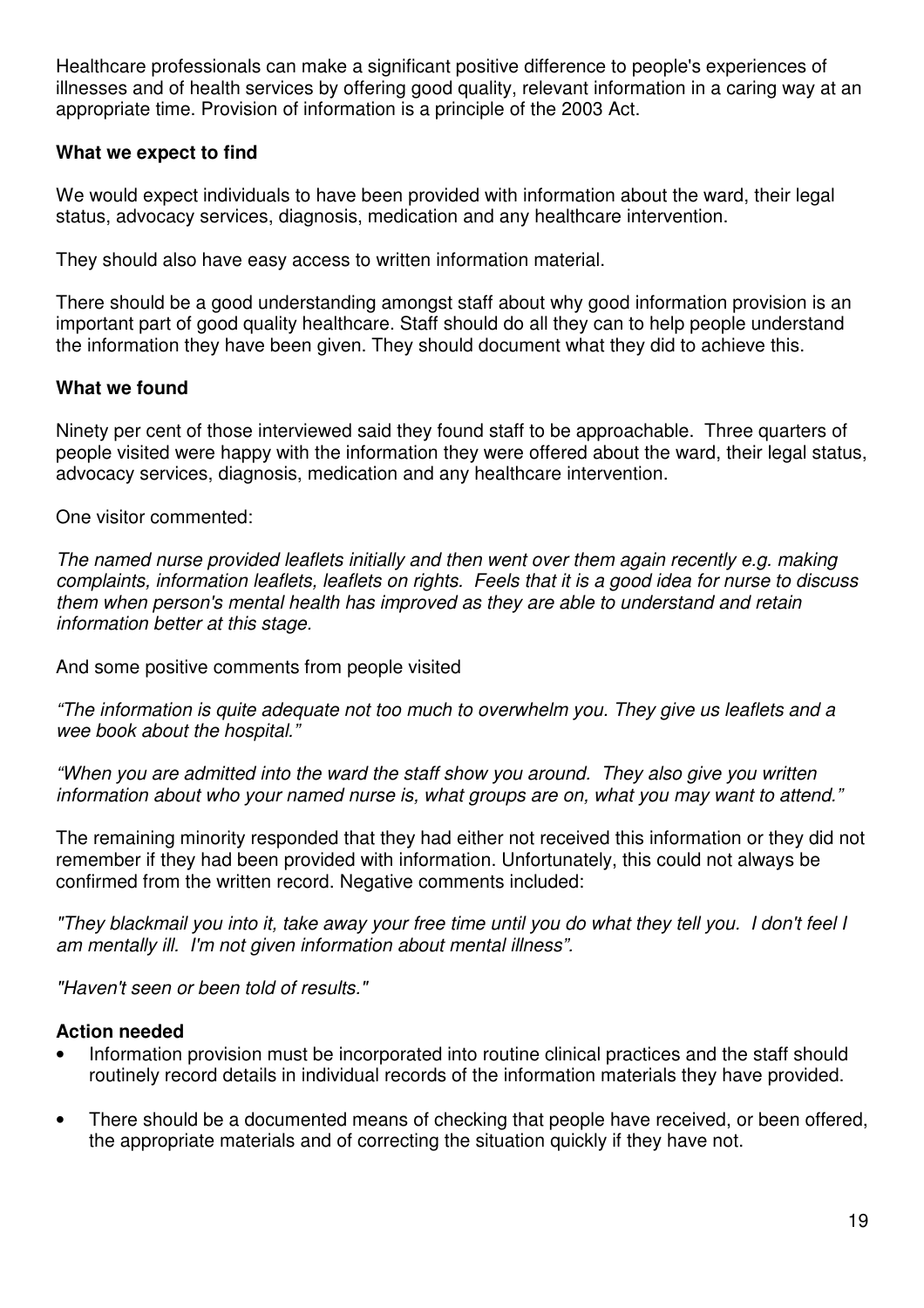• There should be periodic reviews to identify the points at which people are likely to need information and efforts made to communicate these once a person's mental health has improved.

#### **REVIEW**

**A significant number of people we visited felt that they did not meet their named nurse often enough, and many did not know who their named nurse was. There was also a lack of feeling of involvement by individuals in their care and treatment. Ward managers should review the named nurse system and ensure individuals have the opportunity to participate in their care.** 

The multidisciplinary review provides a written record of the outcome of the meeting between health and social care professionals and the individual together with his/her representatives.

Regular reviews develop a consistent approach to care and help to build extensive knowledge of the person's needs and thereby maximise the value of the therapeutic relationship.

They provide an opportunity to monitor progress and help to develop care plans that reflect changing needs.

#### **What we expect to find**

Individuals should know who their named nurse is and be able to meet and review their care on a regular basis. They should also have regular contact with their psychiatrist and feel that they can have an input to discussions about their care with the support of carers or advocates if needed.

#### **What we found**

#### • **Contact with named nurse**

People are commonly allocated to a named nurse or key worker who they can approach during their time in hospital. The terms are often interchangeable and may also be used for a nurse allocated for the day.

In all the visits we visited the responses to the staff questionnaires suggest that the frequency of contact with the named nurse, falls within the range of "several times a day to at least once every 72 hours", depending on the stage of the person's progress towards discharge.

People told us

"They tell you each day who your named nurse is".

"They are approachable and easy to talk to".

"My named nurse, she takes an interest in me"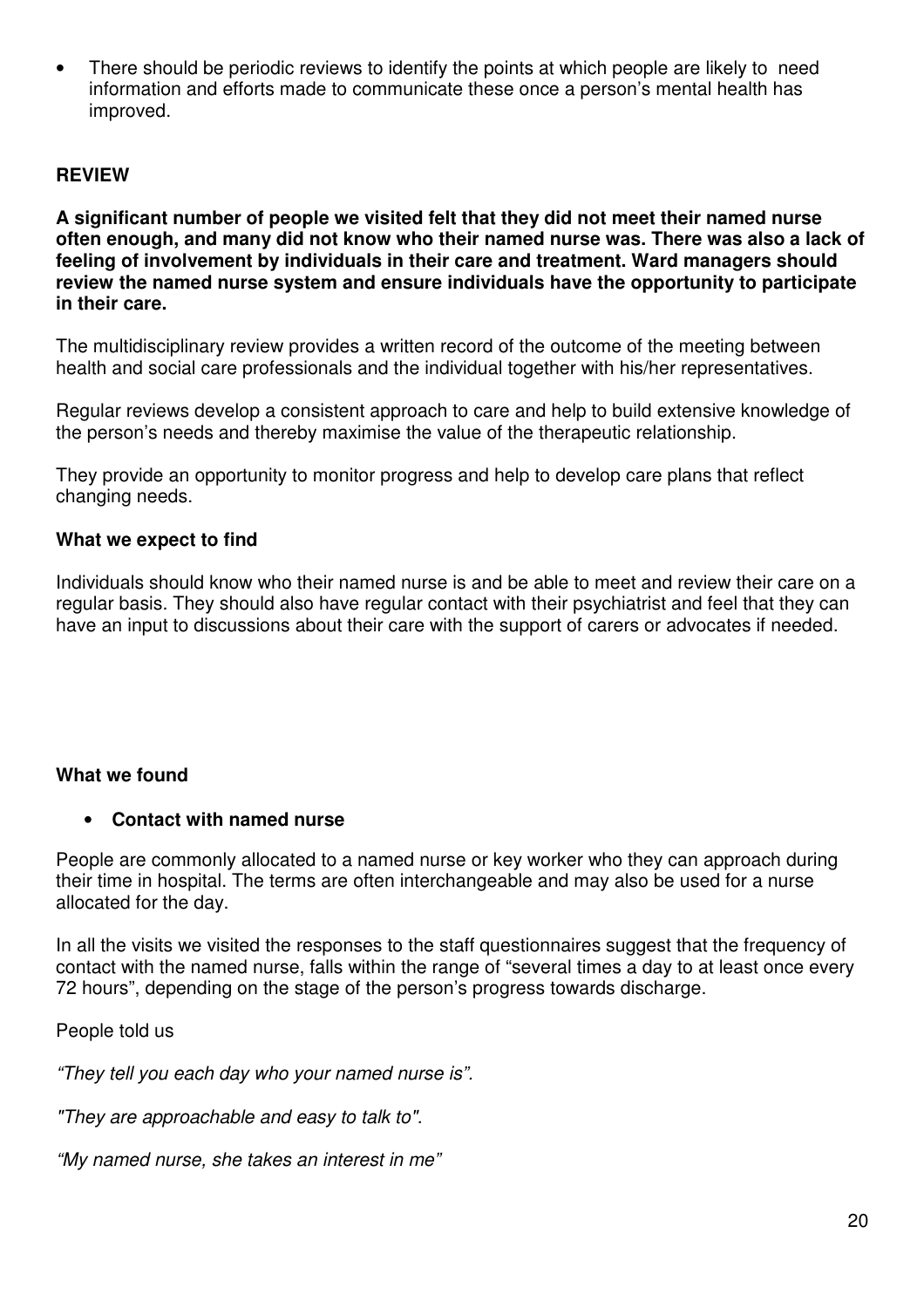"I see my key worker once a week. It's before the MDT meeting on the Monday".

However, one in five of those who were interviewed did not know who their named nurse, or associate named nurse was. Only 60% felt that they saw their key worker often enough.

"I don't even know what she looks like".

"It is up to me to see her. She doesn't set times to see me".

"She was off for 3 months and I have seen her for about an hour in total since my admission".

# • **Contact with psychiatrist**

From staff responses we found that reviews by responsible medical officers (RMOs) happen at a frequency of weekly or more in all the units we visited, and this was checked in randomly selected case notes. Also, around three quarters of the individuals who responded felt that they saw their consultant often enough.

Individuals reported they are routinely invited to the review meetings in almost all the units we visited. But only 66% of those interviewed felt they were involved in their care and treatment. This reflected a similar concern expressed by people in our unannounced visits to adult acute wards in 2007 (MWC, 2009).

# **Action needed**

- A named and associate nurse should be allocated to each individual within the first 24 hours of admission. They should clearly identify themselves and their role as a named nurse to the person. This should also be clearly identified within the clinical records and care planning documents. The named nurse should ensure continuity of planned care in their absence by allocating an associate nurse within the first 24 hours.
- 1:1 reviews should be regular and the frequency must be based on assessment and identification of need. The named nurse should inform the person about the frequency and duration of these reviews.
- The named nurse should maintain a high level of communication with all those involved in the care and treatment of the person about their progress and recovery.
- The named nurse should positively address issues raised by the person and make these known to those involved in their care, especially if the person feels unable to do this for themselves. The named nurse should also address issues of concern to the person, especially where the person does not understand their care plan.
- Individuals should be reviewed by the Consultant Psychiatrist at least once weekly, and more often if required.
- All individuals and their carers or advocates, where appropriate, should be routinely invited to the review meetings. The individual should receive feedback about the outcome of reviews as soon as possible afterwards.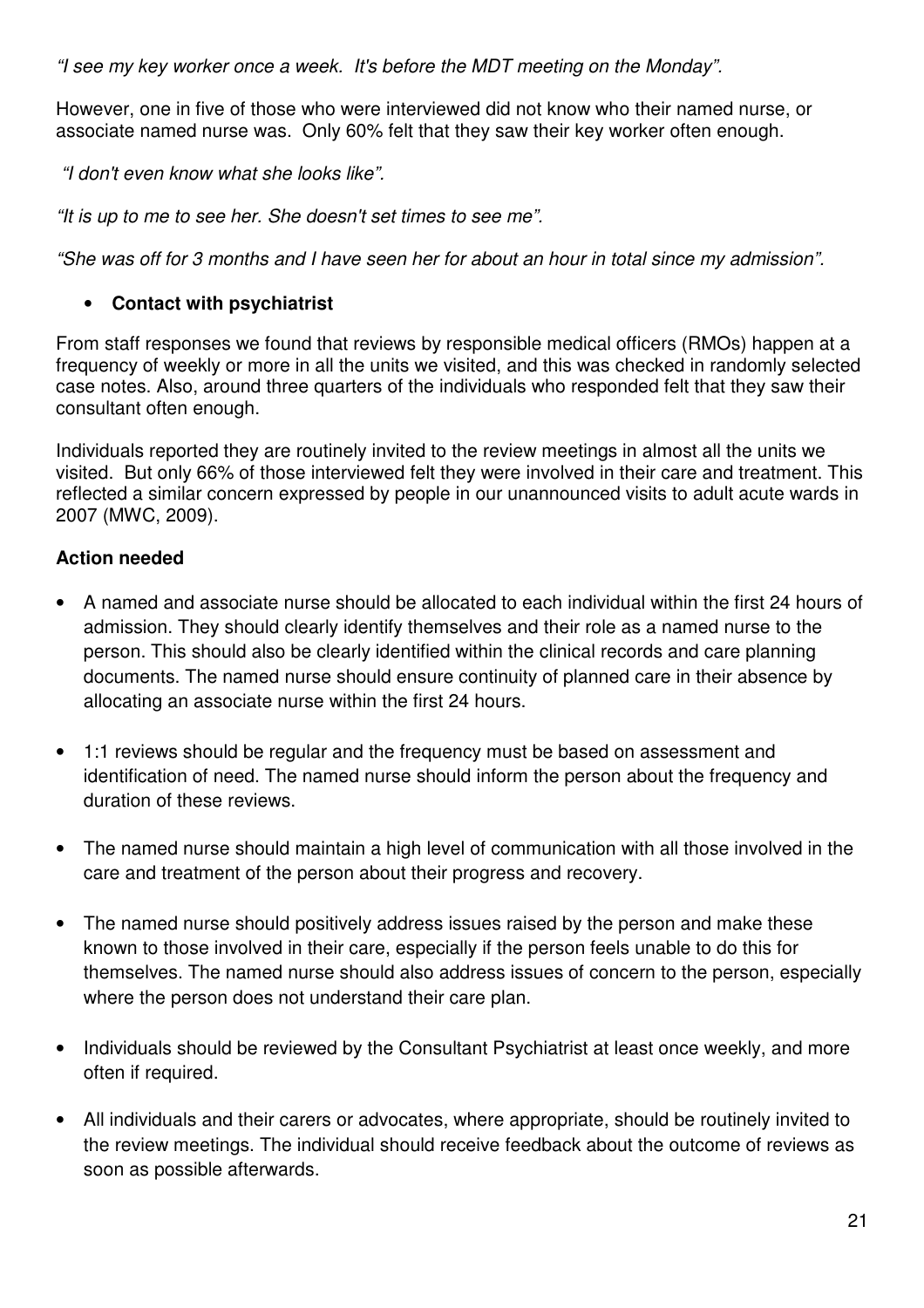#### **Discharge planning**

**Although we found evidence of discharge planning in almost all of the wards visited, many individuals were unaware of their plans for discharge. Doctors and ward managers should consider giving written as well as verbal confirmation of discharge plans to people in their care.** 

Effective discharge planning is essential to the safe and successful transition of individuals from hospital to the community.

It recognises that mental illness may impair many aspects of an individual's life, often for extended periods of time and also recognises the importance of engaging other agencies, service providers, carers and the individual. It supports an individual's safety, may reduce adverse events and aims for improved individual, family and carer outcomes.

By linking inpatient units with primary health care providers, carers, and community services, effective discharge planning performs a key function of all successful mental health services in maintaining continuity of care.

#### **What we would expect to find**

We would expect to find recorded evidence of discharge planning for all individuals. In addition, we would expect most people to be aware of and feel involved in the making plans for discharge.

#### **What we found**

#### • **Evidence of discharge planning**

We found evidence of active discharge planning in 90% of the sites we visited. We found that most of the units had comprehensive paperwork to record discharge planning, but only one third of them actually used them. Most of the sites used multi disciplinary team review sheets to record discharge plans.

#### **Awareness of plans**

Half of the people we interviewed responded to our questions on discharge planning. About 75% of them felt they were involved in their discharge planning. However, less than two thirds of respondents actually knew what their discharge plan was.

#### **Action needed**

• Services should review how discharge planning is recorded to make it more comprehensive and consistent. An identified key worker should be responsible for ensuring that each step of the discharge process is completed and understood by the person.

#### **CONCLUSIONS**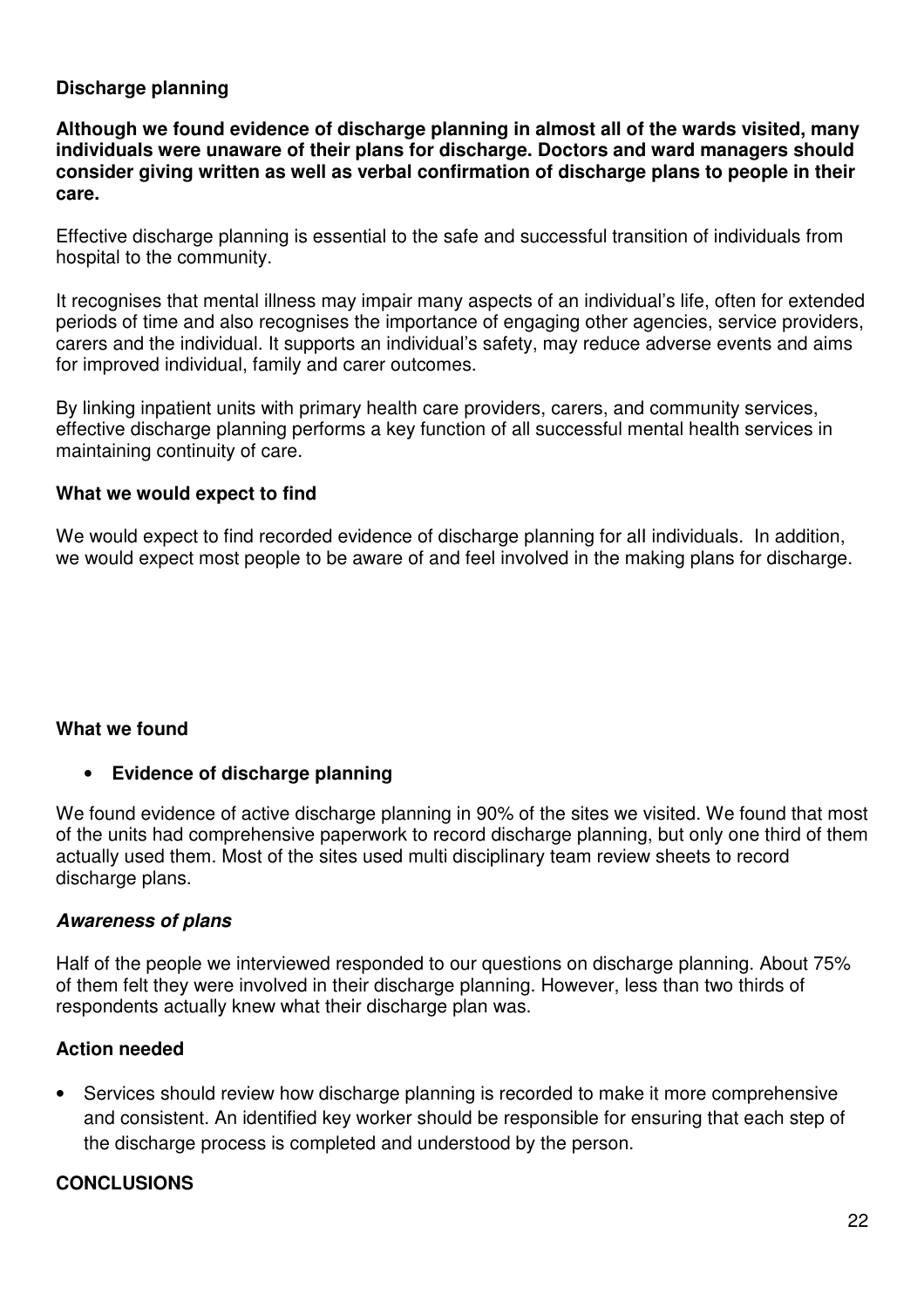Most of the people we met reported generally good experiences on care and treatment in acute mental health wards. There are still improvements to be made to make sure that people are treated safely and with dignity and respect. If services take the action we recommend, we are confident that they will achieve this.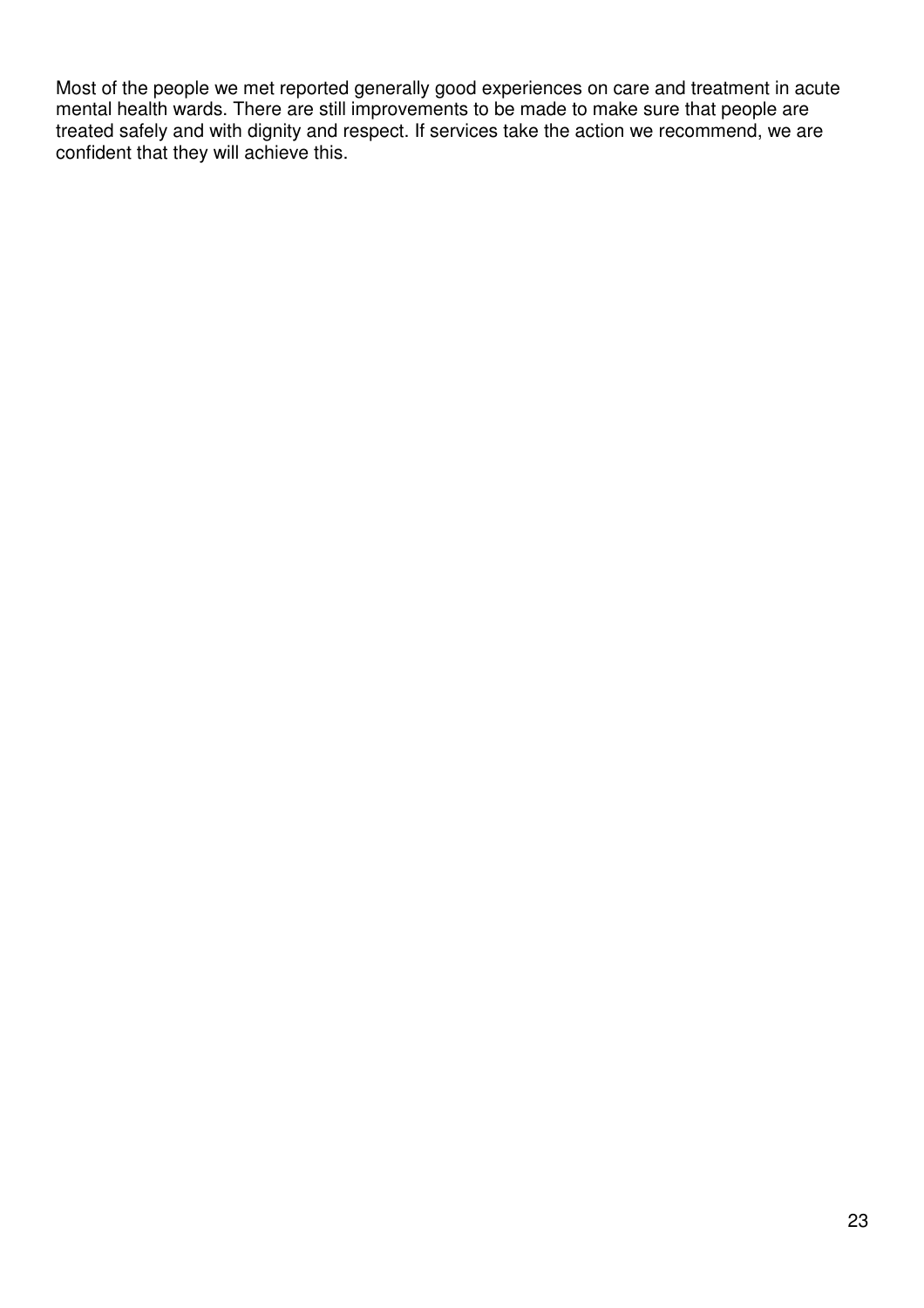#### **References**

A Capability Framework for Working in Acute Mental Health Care The values, skills, and knowledge needed to deliver high quality care in a full range of acute settings, NHS Education for Scotland, 2007

Admissions to adult mental health inpatient services ~ Best Practice Statement, Glasgow, NHS QIS, March 2009

Annual Report (MWC, 2009)

Care and treatment of individuals on short term detention certificates (MWC, 2010)

Clinical Resource and Audit Group (CRAG). Engaging people: observation of people with acute mental health problems: a good practice statement. Edinburgh; Stationary Office: 2002.

Delivering for mental health. Edinburgh; Scottish Executive: 2006.

Our impressions of mental health acute admissions wards in Scotland with recommendations for improvements to in-patient facilities and services. MWC Unannounced visit report 2005

Rights, Relationships and Recovery, the Report of the Review of Mental Health Nursing in Scotland; Edinburgh, Scottish Executive, 2006

Specified Persons Guidance (MWC, 2010)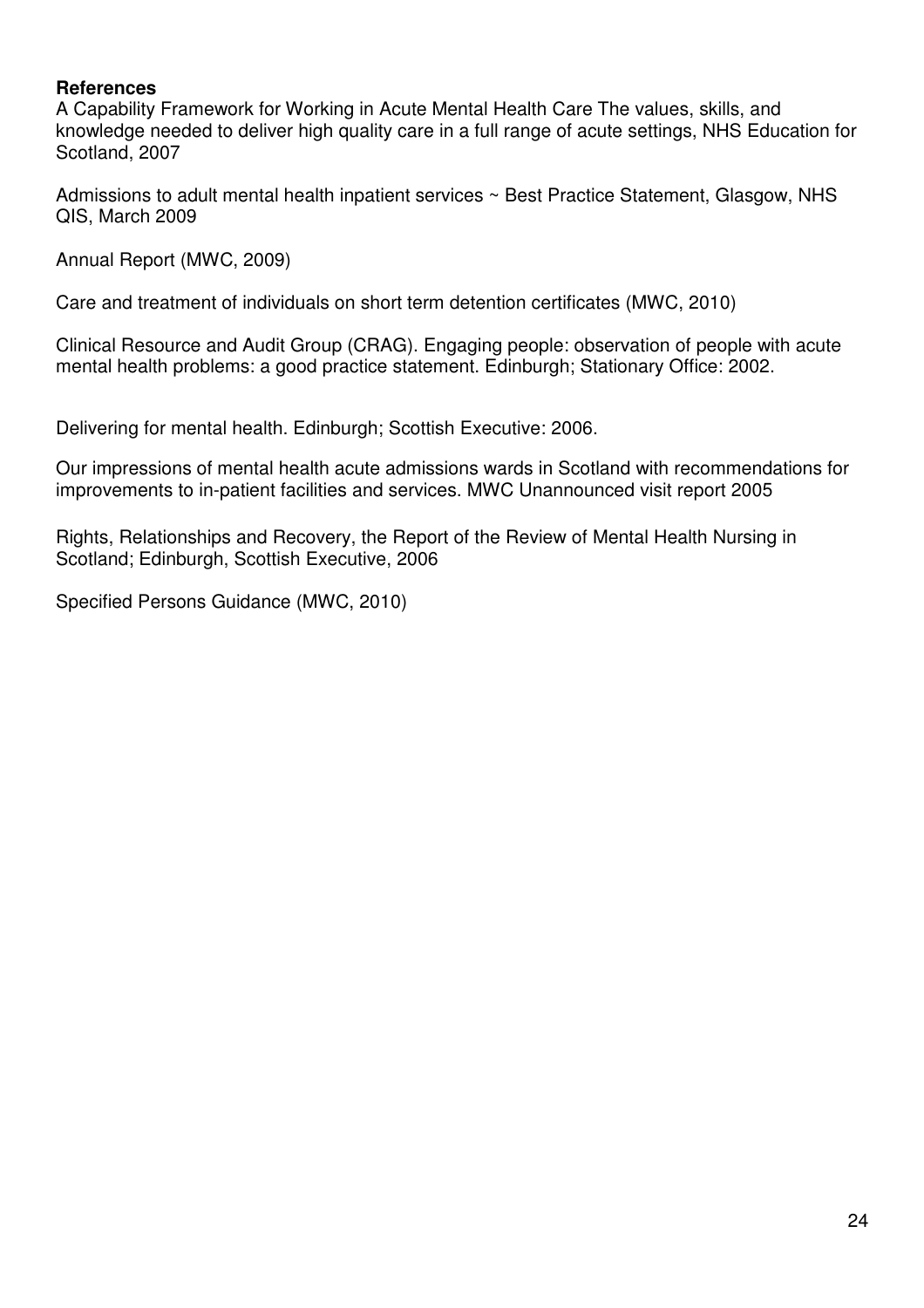# **LIST OF HOSPITALS AND WARDS VISITED**

| <b>TEAM</b> | <b>HEALTH BOARD</b>    | <b>HOSPITAL</b>    | <b>WARD</b>      | <b>TYPE</b>          | <b>BEDS</b> |
|-------------|------------------------|--------------------|------------------|----------------------|-------------|
| A           | Ayrshire & Arran       | Ailsa              | Kyle             | Adult acute          | 23          |
| Α           | Ayrshire & Arran       | Ailsa              | Park             | Adult acute          | 23          |
| А           | Ayrshire & Arran       | Crosshouse         | 1D               | Adult acute          | 23          |
| Α           | Ayrshire & Arran       | Crosshouse         | 1E               | Adult acute          | 23          |
|             |                        |                    |                  |                      |             |
|             | Dumfries &             | Crichton           |                  |                      |             |
| A           | Galloway<br>Dumfries & | Royal<br>Crichton  | Nithsdale        | Adult acute          | 22          |
| A           | Galloway               | Royal              | <b>Ettrick</b>   | Adult acute          | 24          |
|             |                        |                    | East -           |                      |             |
| A           | Glasgow & Clyde        | Dykebar            | AAU              | Adult acute          | 15          |
|             |                        |                    | Noth -           |                      |             |
| A           | Glasgow & Clyde        | Dykebar            | AAU<br>South -   | Adult acute          | 15          |
| A           | Glasgow & Clyde        | Dykebar            | AAU              | Adult acute          | 15          |
| A           | Glasgow & Clyde        | Gartnaval          | Henderson        | Adult acute          | 20          |
| A           | Glasgow & Clyde        | Gartnaval          | Rutherford       | Adult acute          | 20          |
| A           | Glasgow & Clyde        | Gartnaval          | <b>McNair</b>    | Adult acute          | 20          |
| Α           | Glasgow & Clyde        | Ravenscraig        | Dunrod G         | Adult acute          | 25          |
|             |                        |                    |                  |                      |             |
| A           | Glasgow & Clyde        | Leverndale         | Ward 3           | Adult acute          | 24          |
| A           | Glasgow & Clyde        | Leverndale         | Ward 4           | Adult acute          | 24          |
| A           | Glasgow & Clyde        | Parkhead           | Ward 1           | Adult acute          | 20          |
| А           | Glasgow & Clyde        | Parkhead           | Ward 3           | Adult acute          | 20          |
| A           | Glasgow & Clyde        | Parkhead           | Ward 4           | Adult acute          | 20          |
| A           | Glasgow & Clyde        | <b>RAH</b>         | Ward 2           | Adult acute          | 30          |
| A           | Glasgow & Clyde        | <b>SGH</b>         | Ward 31          | Adult acute          | 18          |
| A           | Glasgow & Clyde        | <b>SGH</b>         | Ward 32          | Adult acute          | 18          |
| A           | Glasgow & Clyde        | Stobhill           | Armadale         | Adult acute          | 20          |
| A           | Glasgow & Clyde        | Stobhill           | <b>Broadford</b> | Adult acute          | 20          |
| Α           | Glasgow & Clyde        | Stobhill           | Struan           | Adult acute          | 20          |
|             |                        | Vale of            |                  |                      |             |
| A           | Glasgow & Clyde        | Leven              | Christie         | Adult acute<br>Acute | 20          |
| B           | Lothian                | Royal<br>Edinburgh | Meadows          | Admission            | 25          |
|             |                        | Royal              |                  | Acute                |             |
| В           | Lothian                | Edinburgh          | Merchiston       | Admission            | 25          |
|             |                        | Royal              |                  | Acute                |             |
| B           | Lothian                | Edinburgh          | Heritage         | Admission            | 25          |
|             |                        | Royal              |                  | Acute                |             |
| В           | Lothian                | Edinburgh          | <b>Balcarres</b> | Admission            | 25          |
|             |                        |                    |                  | Acute                |             |
|             | Lothian                | St Johns           | ward 17          | Admission            | 30          |
| В           | Lanarkshire            | Hairmyres          | Ward 19          | Adult acute          | 30          |
| В           | Lanarkshire            | Hairmyres          | Ward 20          | Adult acute          | 25          |
|             |                        | Monklands          |                  |                      |             |
| В           | Lanarkshire            | General            | Ward 24          | Adult acute          | 25          |
|             |                        | Monklands          |                  |                      |             |
| B           | Lanarkshire            | General            | Ward 25          | Adult acute          | 25          |
|             |                        | Wishaw             |                  |                      |             |
| B           | Lanarkshire            | General            | Ward 1           | Adult acute          | 23          |
| В           | Lanarkshire            | Wishaw<br>General  | Ward 2           | Adult acute          | 23          |
|             |                        |                    |                  |                      |             |